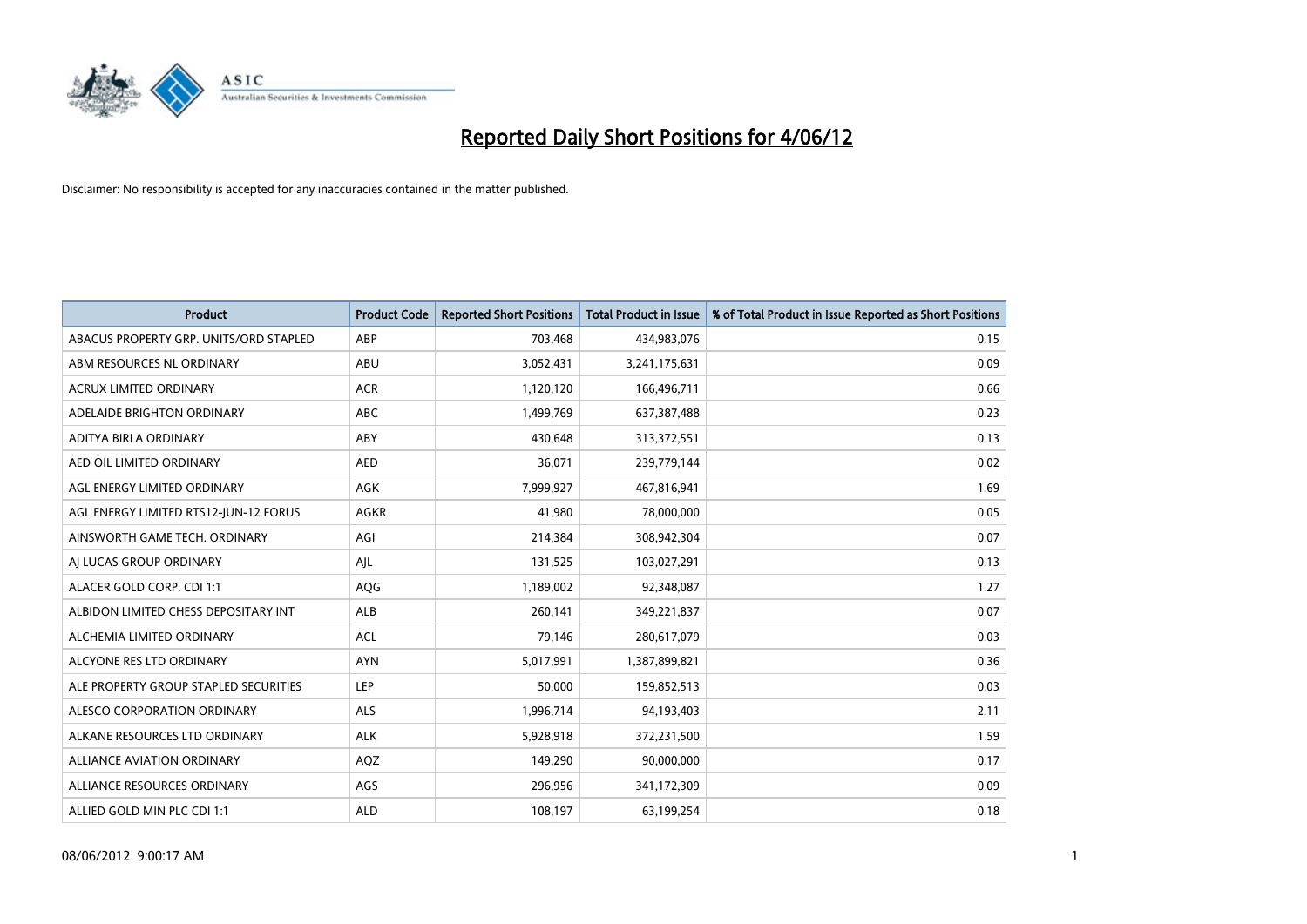

| <b>Product</b>                          | <b>Product Code</b> | <b>Reported Short Positions</b> | <b>Total Product in Issue</b> | % of Total Product in Issue Reported as Short Positions |
|-----------------------------------------|---------------------|---------------------------------|-------------------------------|---------------------------------------------------------|
| ALLIED HEALTH LTD ORDINARY              | AHZ                 | 109,920                         | 799,546,843                   | 0.01                                                    |
| ALTONA MINING LTD ORDINARY              | <b>AOH</b>          | 567,691                         | 522,091,038                   | 0.11                                                    |
| ALUMINA LIMITED ORDINARY                | <b>AWC</b>          | 102,702,129                     | 2,440,196,187                 | 4.20                                                    |
| AMALGAMATED HOLDINGS ORDINARY           | <b>AHD</b>          | 2,302                           | 157,613,022                   | 0.00                                                    |
| AMCOM TELECOMM, ORDINARY                | AMM                 | 5,645                           | 241,491,904                   | 0.00                                                    |
| AMCOR LIMITED ORDINARY                  | AMC                 | 3,470,000                       | 1,206,684,923                 | 0.26                                                    |
| AMP LIMITED ORDINARY                    | AMP                 | 4,825,498                       | 2,894,931,180                 | 0.16                                                    |
| AMPELLA MINING ORDINARY                 | <b>AMX</b>          | 3,630,606                       | 240,600,493                   | 1.50                                                    |
| ANSELL LIMITED ORDINARY                 | <b>ANN</b>          | 2,842,054                       | 130,656,668                   | 2.18                                                    |
| ANTARES ENERGY LTD ORDINARY             | <b>AZZ</b>          | 377,883                         | 260,000,000                   | 0.14                                                    |
| ANZ BANKING GRP LTD ORDINARY            | ANZ                 | 13,491,959                      | 2,679,587,116                 | 0.47                                                    |
| APA GROUP STAPLED SECURITIES            | APA                 | 8,453,480                       | 644,485,583                   | 1.31                                                    |
| APN NEWS & MEDIA ORDINARY               | <b>APN</b>          | 22,078,306                      | 649,010,756                   | 3.42                                                    |
| AQUARIUS PLATINUM. ORDINARY             | <b>AOP</b>          | 11,505,513                      | 470,312,578                   | 2.44                                                    |
| AQUILA RESOURCES ORDINARY               | <b>AQA</b>          | 5,678,839                       | 411,804,442                   | 1.34                                                    |
| ARAFURA RESOURCE LTD ORDINARY           | ARU                 | 7,630,405                       | 396,004,144                   | 1.91                                                    |
| ARB CORPORATION ORDINARY                | ARP                 | 57,121                          | 72,481,302                    | 0.07                                                    |
| ARDENT LEISURE GROUP STAPLED SECURITIES | AAD                 | 361,235                         | 334,209,401                   | 0.11                                                    |
| ARISTOCRAT LEISURE ORDINARY             | ALL                 | 18,479,875                      | 550,502,889                   | 3.36                                                    |
| ASCIANO LIMITED ORDINARY                | <b>AIO</b>          | 3,187,741                       | 975,385,664                   | 0.32                                                    |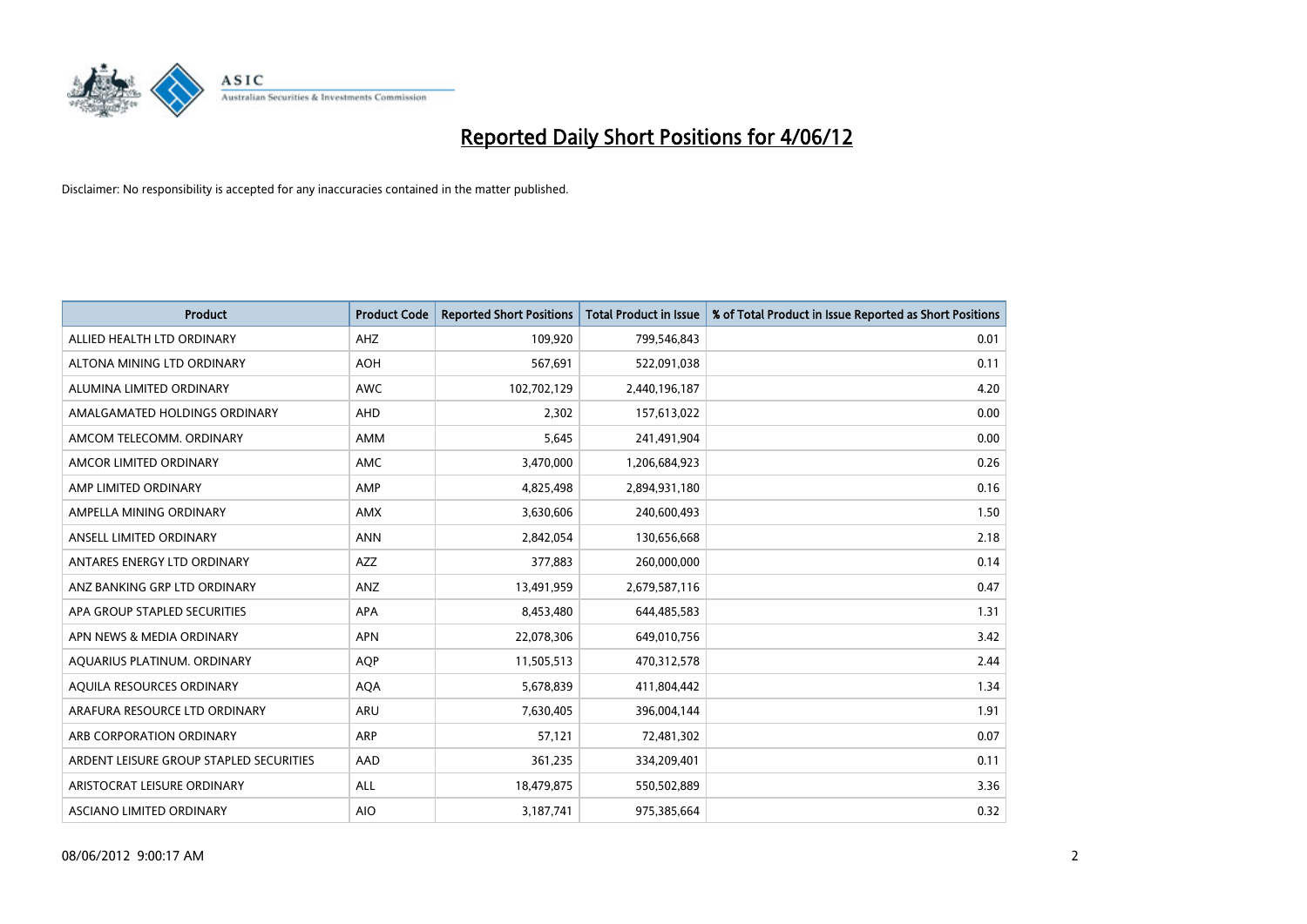

| <b>Product</b>                          | <b>Product Code</b> | <b>Reported Short Positions</b> | <b>Total Product in Issue</b> | % of Total Product in Issue Reported as Short Positions |
|-----------------------------------------|---------------------|---------------------------------|-------------------------------|---------------------------------------------------------|
| ASG GROUP LIMITED ORDINARY              | <b>ASZ</b>          | 328,313                         | 172,142,079                   | 0.19                                                    |
| ASPEN GROUP ORD/UNITS STAPLED           | <b>APZ</b>          | 155,157                         | 600,507,326                   | 0.02                                                    |
| ASPIRE MINING LTD ORDINARY              | <b>AKM</b>          | 502,300                         | 620,594,556                   | 0.08                                                    |
| ASTRO JAP PROP GROUP STAPLED SECURITIES | AJA                 | 75,630                          | 58,445,002                    | 0.13                                                    |
| ASX LIMITED ORDINARY                    | ASX                 | 3,686,021                       | 175,136,729                   | 2.10                                                    |
| ATLAS IRON LIMITED ORDINARY             | <b>AGO</b>          | 12,168,912                      | 904,580,993                   | 1.34                                                    |
| AUCKLAND INTERNATION ORDINARY           | AIA                 | 50,000                          | 1,322,564,489                 | 0.00                                                    |
| AURORA OIL & GAS ORDINARY               | AUT                 | 6,904,634                       | 427,458,159                   | 1.59                                                    |
| AUSDRILL LIMITED ORDINARY               | ASL                 | 435,317                         | 304,397,289                   | 0.14                                                    |
| AUSENCO LIMITED ORDINARY                | AAX                 | 364,615                         | 123,872,665                   | 0.29                                                    |
| AUSTAL LIMITED ORDINARY                 | ASB                 | 293,357                         | 188,193,007                   | 0.15                                                    |
| AUSTIN ENGINEERING ORDINARY             | <b>ANG</b>          | 20,249                          | 72,314,403                    | 0.02                                                    |
| AUSTRALAND PROPERTY STAPLED SECURITY    | <b>ALZ</b>          | 132,611                         | 576,846,597                   | 0.02                                                    |
| AUSTRALIAN AGRICULT, ORDINARY           | AAC                 | 363,815                         | 312,905,085                   | 0.10                                                    |
| AUSTRALIAN INFRASTR, UNITS/ORDINARY     | <b>AIX</b>          | 11,682,288                      | 620,733,944                   | 1.88                                                    |
| AUSTRALIAN PHARM. ORDINARY              | API                 | 253,189                         | 488,115,883                   | 0.06                                                    |
| AUTOMOTIVE HOLDINGS ORDINARY            | AHE                 | 9,630                           | 260,579,682                   | 0.00                                                    |
| AVJENNINGS LIMITED ORDINARY             | <b>AVJ</b>          | 575,001                         | 274,588,694                   | 0.21                                                    |
| AWE LIMITED ORDINARY                    | <b>AWE</b>          | 3,435,422                       | 521,871,941                   | 0.65                                                    |
| AZIMUTH RES LTD ORDINARY                | <b>AZH</b>          | 872,024                         | 401,368,304                   | 0.21                                                    |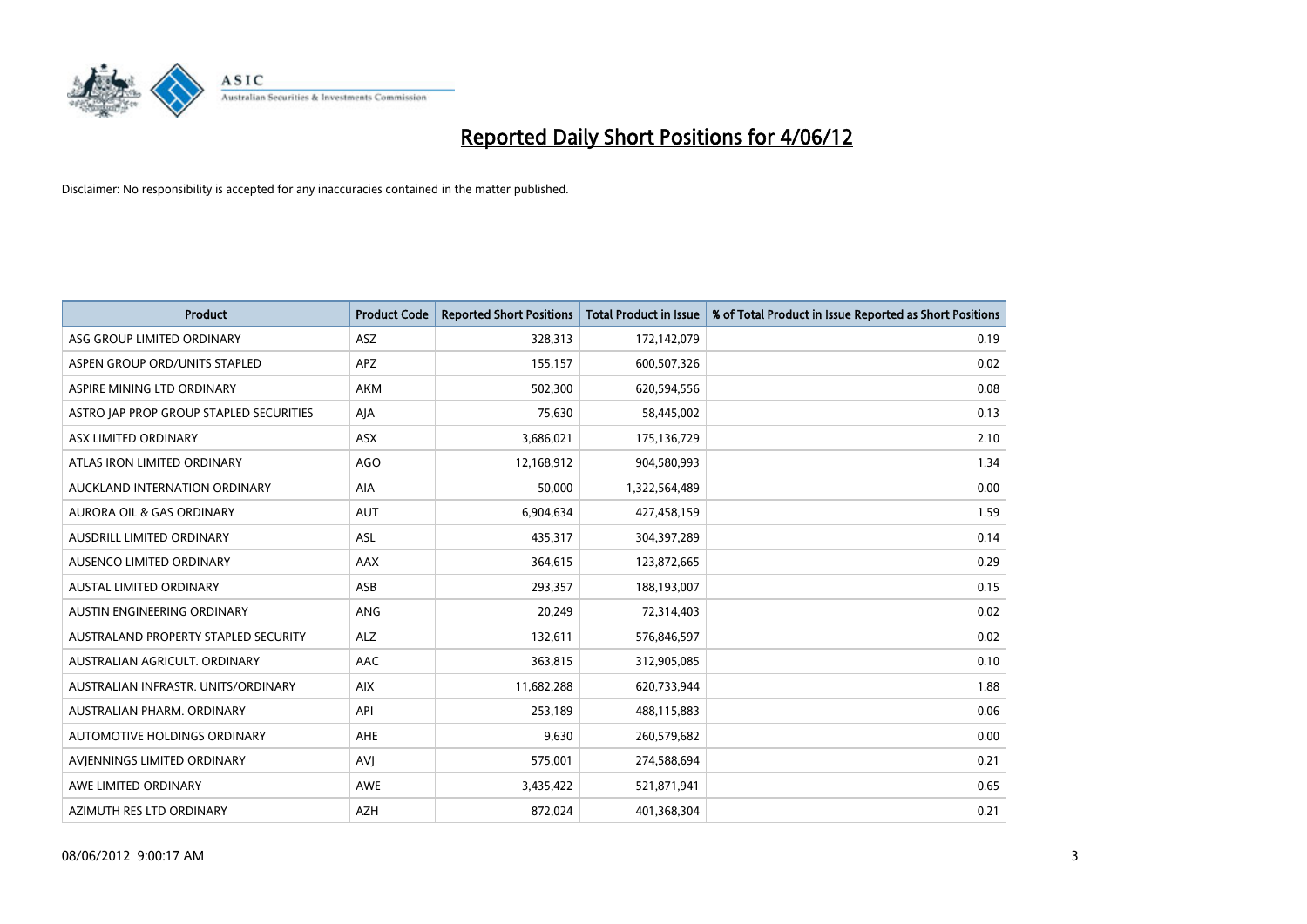

| <b>Product</b>                       | <b>Product Code</b> | <b>Reported Short Positions</b> | <b>Total Product in Issue</b> | % of Total Product in Issue Reported as Short Positions |
|--------------------------------------|---------------------|---------------------------------|-------------------------------|---------------------------------------------------------|
| AZUMAH RESOURCES ORDINARY            | <b>AZM</b>          | 743,919                         | 333,614,096                   | 0.22                                                    |
| BANDANNA ENERGY ORDINARY             | <b>BND</b>          | 3,468,765                       | 528,481,199                   | 0.64                                                    |
| BANK OF QUEENSLAND. ORDINARY         | <b>BOQ</b>          | 9,666,369                       | 304,034,664                   | 3.19                                                    |
| <b>BASE RES LIMITED ORDINARY</b>     | <b>BSE</b>          | 754,626                         | 460,440,029                   | 0.17                                                    |
| <b>BATHURST RESOURCES ORDINARY</b>   | <b>BTU</b>          | 35,164,649                      | 695,747,997                   | 5.04                                                    |
| <b>BC IRON LIMITED ORDINARY</b>      | <b>BCI</b>          | 338,495                         | 103,861,000                   | 0.33                                                    |
| BEACH ENERGY LIMITED ORDINARY        | <b>BPT</b>          | 22,462,074                      | 1,255,464,157                 | 1.79                                                    |
| BEADELL RESOURCE LTD ORDINARY        | <b>BDR</b>          | 8,259,914                       | 716,004,752                   | 1.14                                                    |
| BENDIGO AND ADELAIDE ORDINARY        | <b>BEN</b>          | 5,397,275                       | 396,604,957                   | 1.36                                                    |
| BERKELEY RESOURCES ORDINARY          | <b>BKY</b>          | 644,164                         | 179,298,273                   | 0.37                                                    |
| BETASHARES ASX RES ETF UNITS         | <b>ORE</b>          | 86,932                          | 4,220,217                     | 2.06                                                    |
| BHP BILLITON LIMITED ORDINARY        | <b>BHP</b>          | 15,766,218                      | 3,211,691,105                 | 0.46                                                    |
| <b>BILLABONG ORDINARY</b>            | <b>BBG</b>          | 24,170,908                      | 257,888,239                   | 9.38                                                    |
| <b>BIOTA HOLDINGS ORDINARY</b>       | <b>BTA</b>          | 1,558,819                       | 182,350,316                   | 0.84                                                    |
| <b>BLACKTHORN RESOURCES ORDINARY</b> | <b>BTR</b>          | 36,793                          | 127,818,000                   | 0.03                                                    |
| BLUESCOPE STEEL LTD ORDINARY         | <b>BSL</b>          | 47,775,786                      | 3,349,185,247                 | 1.41                                                    |
| <b>BOART LONGYEAR ORDINARY</b>       | <b>BLY</b>          | 5,070,841                       | 461,163,412                   | 1.09                                                    |
| <b>BOOM LOGISTICS ORDINARY</b>       | <b>BOL</b>          | 626                             | 468,663,585                   | 0.00                                                    |
| <b>BORAL LIMITED, ORDINARY</b>       | <b>BLD</b>          | 39,743,458                      | 758,572,140                   | 5.25                                                    |
| <b>BRADKEN LIMITED ORDINARY</b>      | <b>BKN</b>          | 6,195,767                       | 168,629,376                   | 3.67                                                    |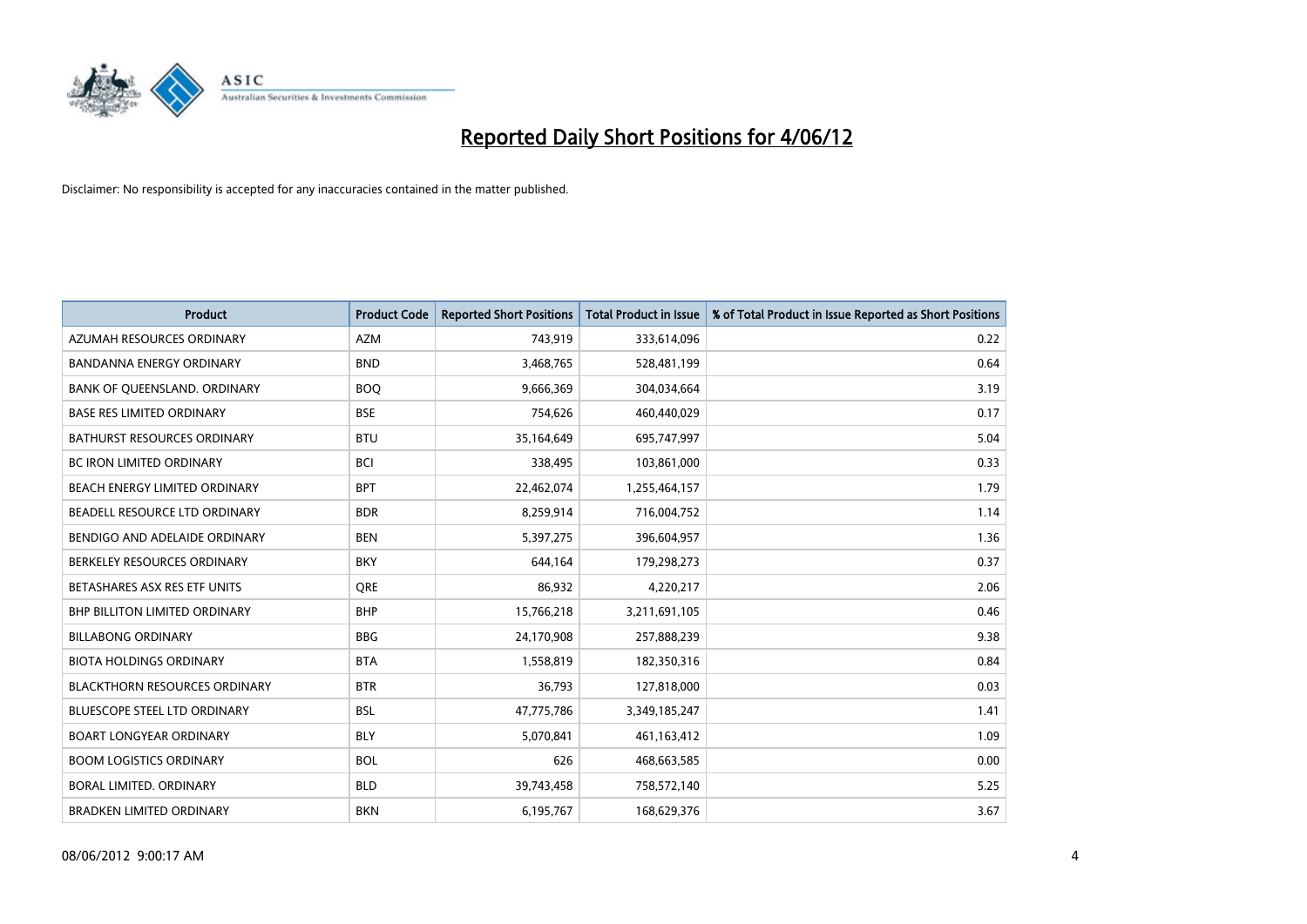

| <b>Product</b>                           | <b>Product Code</b> | <b>Reported Short Positions</b> | <b>Total Product in Issue</b> | % of Total Product in Issue Reported as Short Positions |
|------------------------------------------|---------------------|---------------------------------|-------------------------------|---------------------------------------------------------|
| <b>BRAMBLES LIMITED ORDINARY</b>         | <b>BXB</b>          | 22,190,807                      | 1,480,975,746                 | 1.46                                                    |
| BREVILLE GROUP LTD ORDINARY              | <b>BRG</b>          | 52,394                          | 130,095,322                   | 0.04                                                    |
| <b>BRICKWORKS LIMITED ORDINARY</b>       | <b>BKW</b>          | 27,235                          | 147,567,333                   | 0.02                                                    |
| <b>BROCKMAN RESOURCES ORDINARY</b>       | <b>BRM</b>          | 2,809                           | 145,053,151                   | 0.00                                                    |
| BT INVESTMENT MNGMNT ORDINARY            | <b>BTT</b>          | 2,948                           | 267,906,977                   | 0.00                                                    |
| <b>BURU ENERGY ORDINARY</b>              | <b>BRU</b>          | 10,653,148                      | 234,340,477                   | 4.55                                                    |
| <b>BWP TRUST ORDINARY UNITS</b>          | <b>BWP</b>          | 406,634                         | 525,255,093                   | 0.06                                                    |
| <b>CABCHARGE AUSTRALIA ORDINARY</b>      | CAB                 | 542,961                         | 120,437,014                   | 0.45                                                    |
| CALTEX AUSTRALIA ORDINARY                | <b>CTX</b>          | 8,802,427                       | 270,000,000                   | 3.26                                                    |
| CAMPBELL BROTHERS ORDINARY               | CPB                 | 1,209,329                       | 67,503,411                    | 1.78                                                    |
| CAPE LAMBERT RES LTD ORDINARY            | <b>CFE</b>          | 230,492                         | 689,108,792                   | 0.03                                                    |
| CARABELLA RES LTD ORDINARY               | <b>CLR</b>          | 419,875                         | 133,642,797                   | 0.33                                                    |
| <b>CARBON ENERGY ORDINARY</b>            | <b>CNX</b>          | 77,039                          | 772,586,709                   | 0.01                                                    |
| <b>CARDNO LIMITED ORDINARY</b>           | CDD                 | 230,360                         | 138,103,523                   | 0.16                                                    |
| CARNARVON PETROLEUM ORDINARY             | <b>CVN</b>          | 99,527                          | 694,644,634                   | 0.02                                                    |
| CARSALES.COM LTD ORDINARY                | <b>CRZ</b>          | 28,322,705                      | 233,689,223                   | 12.15                                                   |
| <b>CASH CONVERTERS ORDINARY</b>          | CCV                 | 41,599                          | 379,761,025                   | 0.01                                                    |
| CENTRO RETAIL AUST ORD/UNIT STAPLED SEC  | <b>CRF</b>          | 30,682,975                      | 1,340,723,189                 | 2.28                                                    |
| <b>CERAMIC FUEL CELLS ORDINARY</b>       | <b>CFU</b>          | 146,659                         | 1,366,298,863                 | 0.01                                                    |
| CFS RETAIL PROPERTY STAPLED SEC. DEF SET | <b>CFXDA</b>        | 39,506,385                      | 2,835,288,808                 | 1.38                                                    |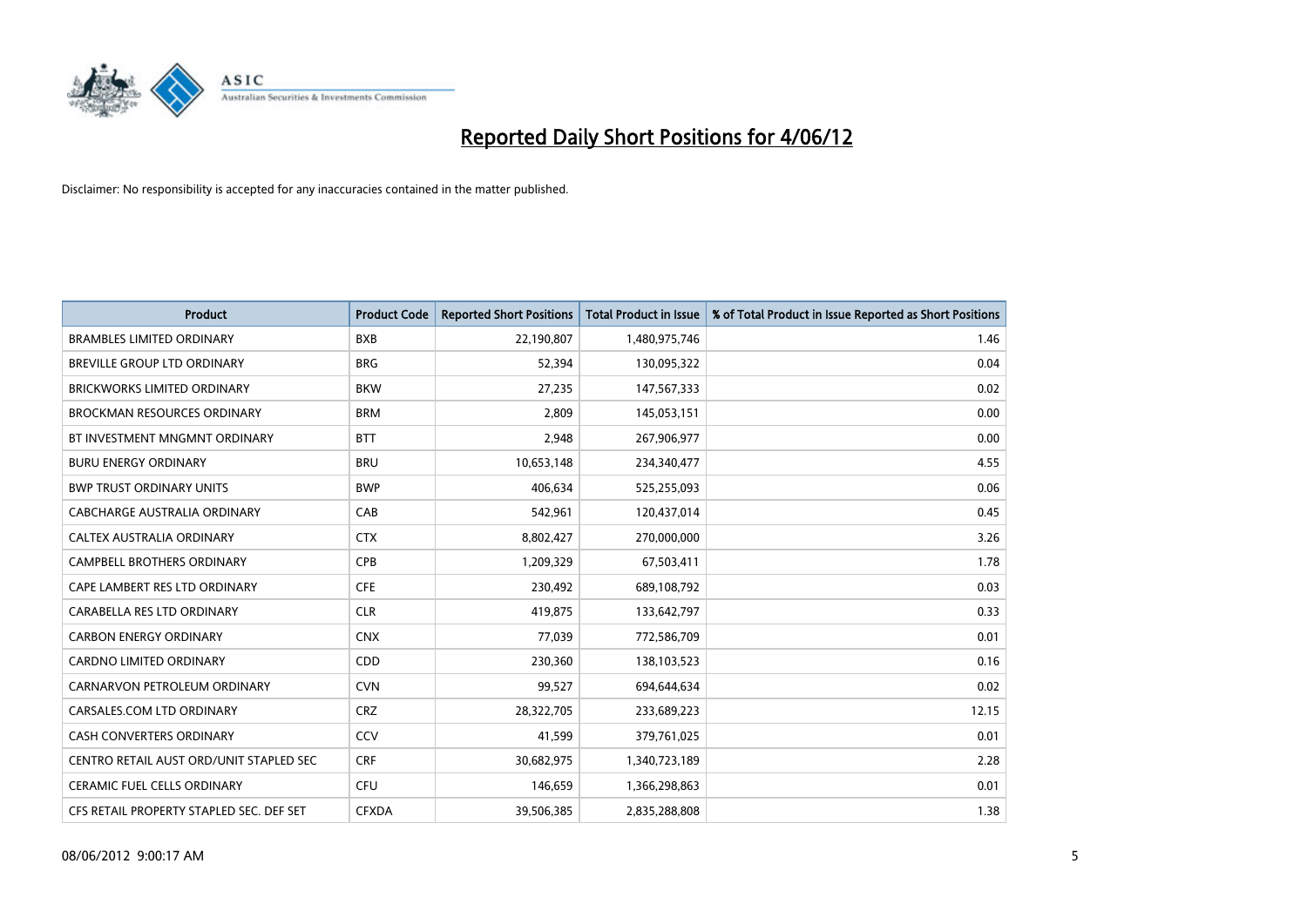

| <b>Product</b>                           | <b>Product Code</b> | <b>Reported Short Positions</b> | <b>Total Product in Issue</b> | % of Total Product in Issue Reported as Short Positions |
|------------------------------------------|---------------------|---------------------------------|-------------------------------|---------------------------------------------------------|
| <b>CGA MINING LIMITED ORDINARY</b>       | CGX                 | 151,297                         | 337,725,726                   | 0.05                                                    |
| CHALLENGER DIV.PRO. STAPLED UNITS        | <b>CDI</b>          | 112,112                         | 872,296,035                   | 0.01                                                    |
| <b>CHALLENGER INFRAST, STAPLED UNITS</b> | <b>CIF</b>          | 424,922                         | 316,223,785                   | 0.14                                                    |
| CHALLENGER LIMITED ORDINARY              | <b>CGF</b>          | 7,331,273                       | 546, 347, 707                 | 1.34                                                    |
| CHARTER HALL GROUP STAPLED US PROHIBIT.  | <b>CHC</b>          | 166,889                         | 296,846,225                   | 0.04                                                    |
| <b>CHARTER HALL RETAIL UNITS</b>         | <b>CQR</b>          | 1,004,905                       | 299,628,571                   | 0.35                                                    |
| <b>CHORUS LIMITED ORDINARY</b>           | CNU                 | 1,078,129                       | 385,082,123                   | 0.28                                                    |
| CITIGOLD CORP LTD ORDINARY               | <b>CTO</b>          | 1,355,317                       | 1,105,078,301                 | 0.12                                                    |
| <b>CLOUGH LIMITED ORDINARY</b>           | <b>CLO</b>          | 137,597                         | 773,490,454                   | 0.01                                                    |
| <b>CNPR GRP UNITS/ORD STAPLED</b>        | <b>CNP</b>          | 2,537                           | 972,414,514                   | 0.00                                                    |
| COAL OF AFRICA LTD ORDINARY              | <b>CZA</b>          | 136,829                         | 662,484,573                   | 0.02                                                    |
| <b>COALSPUR MINES LTD ORDINARY</b>       | <b>CPL</b>          | 12,793,127                      | 620,729,899                   | 2.04                                                    |
| <b>COBAR CONSOLIDATED ORDINARY</b>       | CCU                 | 245.606                         | 210,101,187                   | 0.11                                                    |
| COCA-COLA AMATIL ORDINARY                | <b>CCL</b>          | 10,461,446                      | 761,319,007                   | 1.34                                                    |
| COCHLEAR LIMITED ORDINARY                | <b>COH</b>          | 6,180,079                       | 56,929,432                    | 10.83                                                   |
| <b>COCKATOO COAL ORDINARY</b>            | <b>COK</b>          | 15,819,544                      | 1,016,746,908                 | 1.57                                                    |
| <b>COFFEY INTERNATIONAL ORDINARY</b>     | <b>COF</b>          | 247,918                         | 255,833,165                   | 0.10                                                    |
| <b>COKAL LTD ORDINARY</b>                | <b>CKA</b>          | 102,810                         | 411,046,892                   | 0.02                                                    |
| <b>COLLINS FOODS LTD ORDINARY</b>        | <b>CKF</b>          | 55,919                          | 93,000,003                    | 0.06                                                    |
| COMMONWEALTH BANK, ORDINARY              | <b>CBA</b>          | 29,671,378                      | 1,592,154,780                 | 1.81                                                    |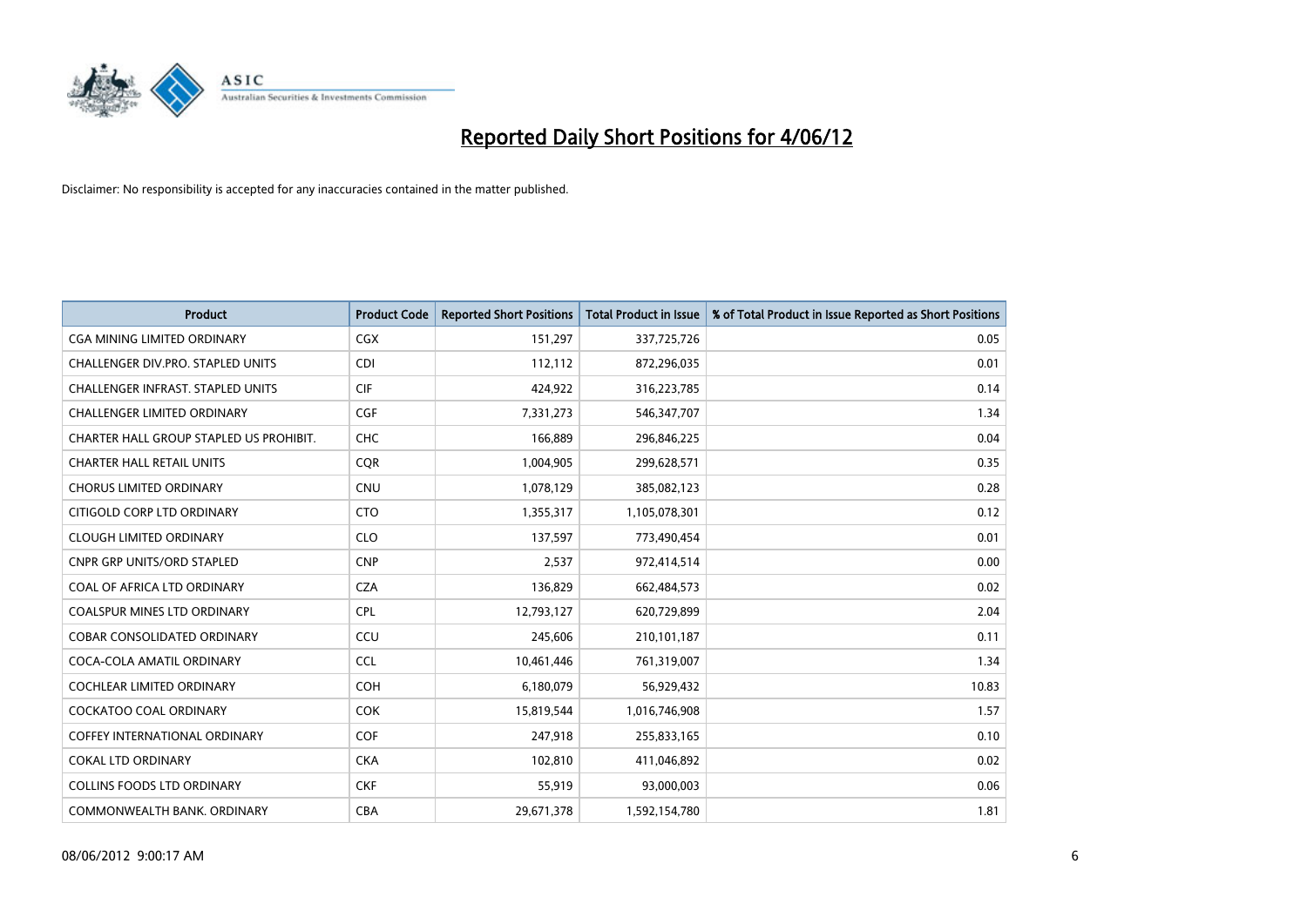

| <b>Product</b>                          | <b>Product Code</b> | <b>Reported Short Positions</b> | <b>Total Product in Issue</b> | % of Total Product in Issue Reported as Short Positions |
|-----------------------------------------|---------------------|---------------------------------|-------------------------------|---------------------------------------------------------|
| <b>COMMONWEALTH PROP ORDINARY UNITS</b> | <b>CPA</b>          | 23,880,278                      | 2,347,003,413                 | 1.01                                                    |
| <b>COMPASS RESOURCES ORDINARY</b>       | <b>CMR</b>          | 7,472                           | 1,403,744,100                 | 0.00                                                    |
| <b>COMPUTERSHARE LTD ORDINARY</b>       | <b>CPU</b>          | 5,521,557                       | 555,664,059                   | 0.98                                                    |
| CONSOLIDATED MEDIA. ORDINARY            | <b>CMI</b>          | 1,453,693                       | 561,834,996                   | 0.25                                                    |
| CONTINENTAL COAL LTD ORDINARY           | <b>CCC</b>          | 457,633                         | 430,742,398                   | 0.10                                                    |
| <b>COOPER ENERGY LTD ORDINARY</b>       | <b>COE</b>          | 525,275                         | 292,791,528                   | 0.18                                                    |
| <b>CREDIT CORP GROUP ORDINARY</b>       | <b>CCP</b>          | 40.506                          | 45,571,114                    | 0.09                                                    |
| <b>CROMWELL PROP STAPLED SECURITIES</b> | <b>CMW</b>          | 4,029                           | 1,169,688,943                 | 0.00                                                    |
| <b>CROWN LIMITED ORDINARY</b>           | <b>CWN</b>          | 4,811,920                       | 728,394,185                   | 0.69                                                    |
| <b>CSG LIMITED ORDINARY</b>             | CSV                 | 857,400                         | 282,567,499                   | 0.29                                                    |
| <b>CSL LIMITED ORDINARY</b>             | <b>CSL</b>          | 5,523,997                       | 510,373,491                   | 1.07                                                    |
| <b>CSR LIMITED ORDINARY</b>             | <b>CSR</b>          | 41,480,002                      | 506,000,315                   | 8.21                                                    |
| <b>CUDECO LIMITED ORDINARY</b>          | CDU                 | 3,973,959                       | 190,159,476                   | 2.09                                                    |
| <b>CUE ENERGY RESOURCE ORDINARY</b>     | <b>CUE</b>          | 3,116,438                       | 698,119,720                   | 0.44                                                    |
| <b>CUSTOMERS LIMITED ORDINARY</b>       | <b>CUS</b>          | 917                             | 134,869,357                   | 0.00                                                    |
| DART ENERGY LTD ORDINARY                | <b>DTE</b>          | 33,181,727                      | 768,645,654                   | 4.31                                                    |
| DAVID JONES LIMITED ORDINARY            | <b>DJS</b>          | 58,662,263                      | 528,655,600                   | 11.06                                                   |
| DECMIL GROUP LIMITED ORDINARY           | <b>DCG</b>          | 521,395                         | 166,492,757                   | 0.30                                                    |
| DEEP YELLOW LIMITED ORDINARY            | <b>DYL</b>          | 23,153                          | 1,128,736,403                 | 0.00                                                    |
| DEXUS PROPERTY GROUP STAPLED UNITS      | <b>DXS</b>          | 19,814,496                      | 4,839,024,176                 | 0.41                                                    |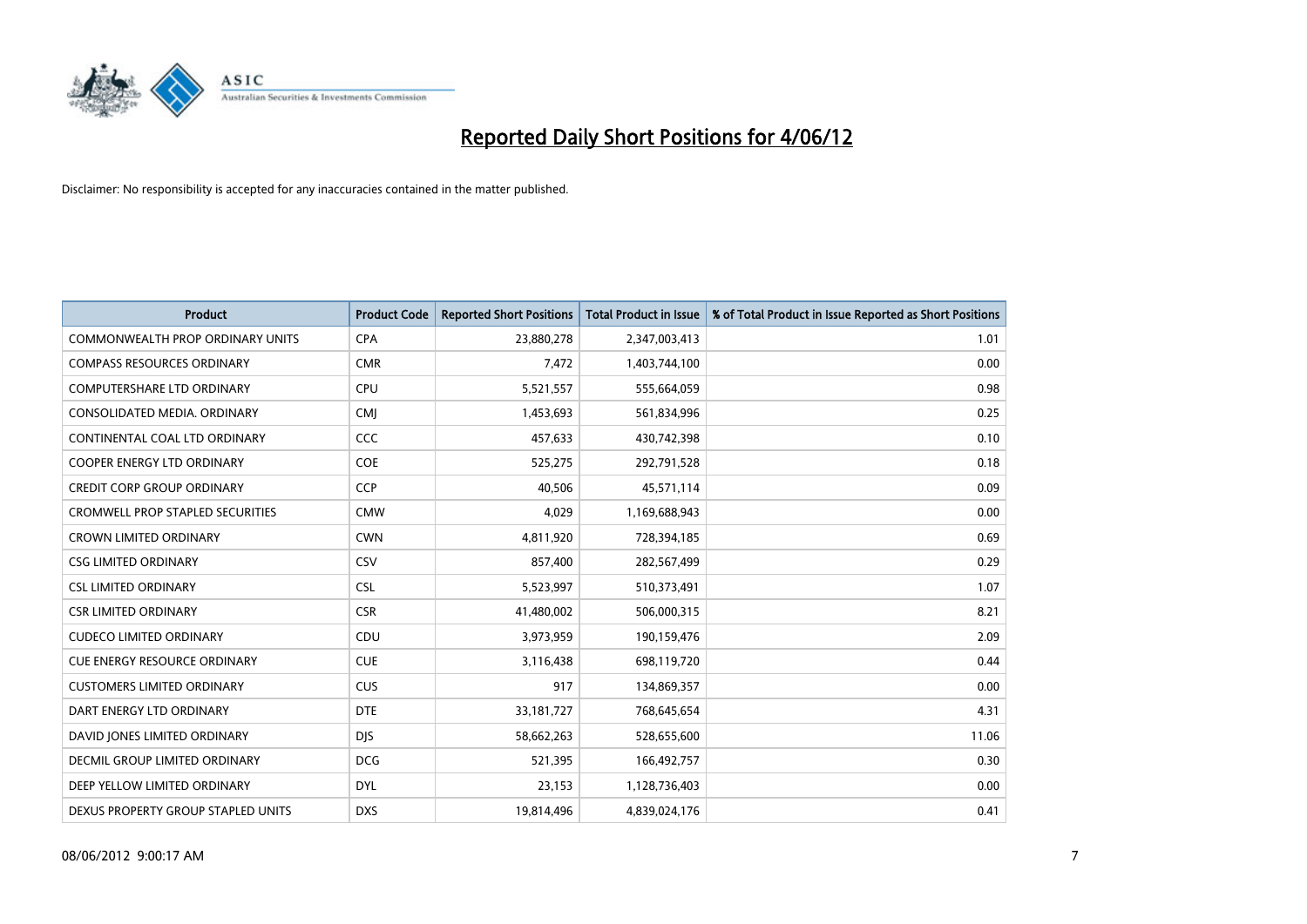

| <b>Product</b>                       | <b>Product Code</b> | <b>Reported Short Positions</b> | <b>Total Product in Issue</b> | % of Total Product in Issue Reported as Short Positions |
|--------------------------------------|---------------------|---------------------------------|-------------------------------|---------------------------------------------------------|
| DISCOVERY METALS LTD ORDINARY        | <b>DML</b>          | 11,303,071                      | 442,128,231                   | 2.54                                                    |
| DOMINO PIZZA ENTERPR ORDINARY        | <b>DMP</b>          | 801,598                         | 69,899,674                    | 1.14                                                    |
| DORAY MINERALS LTD ORDINARY          | <b>DRM</b>          | 27,346                          | 81,162,275                    | 0.03                                                    |
| DOWNER EDI LIMITED ORDINARY          | <b>DOW</b>          | 6,847,530                       | 429,100,296                   | 1.59                                                    |
| DRILLSEARCH ENERGY ORDINARY          | <b>DLS</b>          | 5,266,005                       | 337,449,196                   | 1.55                                                    |
| DUET GROUP STAPLED US PROHIBIT.      | <b>DUE</b>          | 6,029,645                       | 1,109,831,386                 | 0.54                                                    |
| DULUXGROUP LIMITED ORDINARY          | <b>DLX</b>          | 10,331,626                      | 367,456,259                   | 2.81                                                    |
| ECHO ENTERTAINMENT ORDINARY          | <b>EGP</b>          | 49,018,195                      | 688,019,737                   | 7.14                                                    |
| ELDERS LIMITED ORDINARY              | <b>ELD</b>          | 23,392,316                      | 448,598,480                   | 5.21                                                    |
| ELDORADO GOLD CORP CDI 1:1           | EAU                 | 32,981                          | 7,221,936                     | 0.47                                                    |
| ELEMENTAL MINERALS ORDINARY          | <b>ELM</b>          | 511,690                         | 243,614,280                   | 0.21                                                    |
| ELEMENTOS LIMITED ORDINARY           | <b>ELT</b>          | 16                              | 82,383,526                    | 0.00                                                    |
| <b>EMECO HOLDINGS ORDINARY</b>       | <b>EHL</b>          | 4,566,850                       | 631,237,586                   | 0.73                                                    |
| <b>ENDEAVOUR MIN CORP CDI 1:1</b>    | <b>EVR</b>          | 34.070                          | 117,139,706                   | 0.02                                                    |
| ENERGY RESOURCES ORDINARY 'A'        | ERA                 | 11,700,903                      | 517,725,062                   | 2.26                                                    |
| <b>ENERGY WORLD CORPOR, ORDINARY</b> | <b>EWC</b>          | 27,247,282                      | 1,734,166,672                 | 1.57                                                    |
| <b>ENVESTRA LIMITED ORDINARY</b>     | <b>ENV</b>          | 16,269,289                      | 1,572,392,111                 | 0.99                                                    |
| EQUATORIAL RES LTD ORDINARY          | EQX                 | 170,663                         | 117,235,353                   | 0.14                                                    |
| <b>EUROZ LIMITED ORDINARY</b>        | EZL                 | 26,690                          | 143,676,898                   | 0.02                                                    |
| EVOLUTION MINING LTD ORDINARY        | <b>EVN</b>          | 2,476,865                       | 707,105,713                   | 0.34                                                    |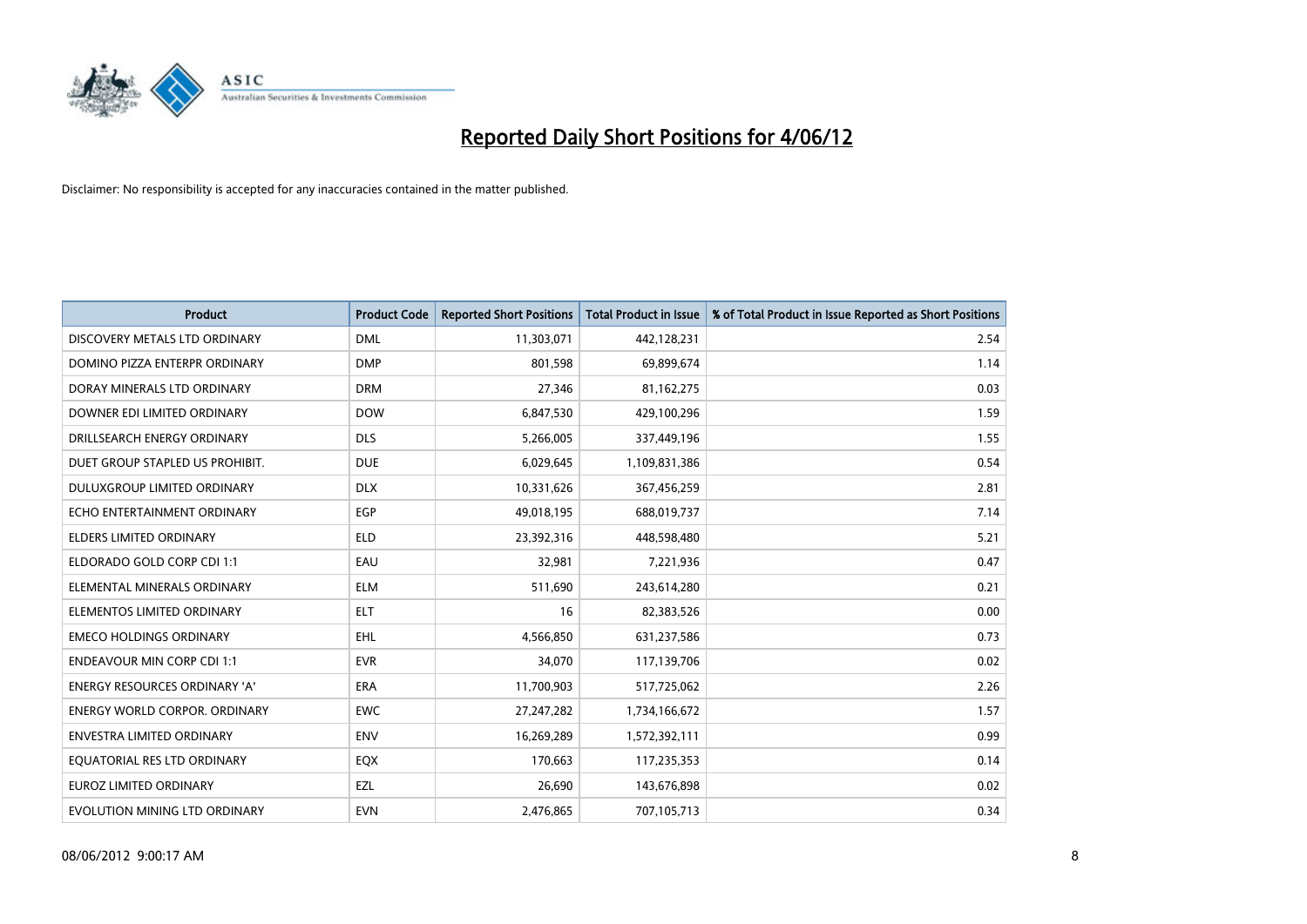

| <b>Product</b>                        | <b>Product Code</b> | <b>Reported Short Positions</b> | <b>Total Product in Issue</b> | % of Total Product in Issue Reported as Short Positions |
|---------------------------------------|---------------------|---------------------------------|-------------------------------|---------------------------------------------------------|
| <b>EXCO RESOURCES LTD ORDINARY</b>    | EXS                 | 50,060                          | 356,044,187                   | 0.01                                                    |
| FAIRFAX MEDIA LTD ORDINARY            | <b>FXI</b>          | 273,740,259                     | 2,351,955,725                 | 11.64                                                   |
| FAR LTD ORDINARY                      | <b>FAR</b>          | 22,194,079                      | 2,499,846,742                 | 0.89                                                    |
| FISHER & PAYKEL H. ORDINARY           | <b>FPH</b>          | 7,000                           | 530,053,399                   | 0.00                                                    |
| FKP PROPERTY GROUP STAPLED SECURITIES | <b>FKP</b>          | 36,369,025                      | 1,211,033,858                 | 3.00                                                    |
| FLEETWOOD CORP ORDINARY               | <b>FWD</b>          | 118,890                         | 59,217,793                    | 0.19                                                    |
| FLETCHER BUILDING ORDINARY            | <b>FBU</b>          | 12,456,759                      | 682,866,936                   | 1.81                                                    |
| FLEXIGROUP LIMITED ORDINARY           | <b>FXL</b>          | 73,963                          | 279,911,147                   | 0.01                                                    |
| FLIGHT CENTRE ORDINARY                | <b>FLT</b>          | 11,833,312                      | 100,039,833                   | 11.82                                                   |
| FLINDERS MINES LTD ORDINARY           | <b>FMS</b>          | 626,240                         | 1,821,300,404                 | 0.04                                                    |
| FOCUS MINERALS LTD ORDINARY           | <b>FML</b>          | 519,407                         | 4,320,773,701                 | 0.01                                                    |
| <b>FORGE GROUP LIMITED ORDINARY</b>   | <b>FGE</b>          | 364,435                         | 86,169,014                    | 0.42                                                    |
| FORTESCUE METALS GRP ORDINARY         | <b>FMG</b>          | 159,335,495                     | 3,113,798,659                 | 5.09                                                    |
| <b>G.U.D. HOLDINGS ORDINARY</b>       | GUD                 | 1,148,061                       | 70,803,455                    | 1.62                                                    |
| <b>G8 EDUCATION LIMITED ORDINARY</b>  | <b>GEM</b>          | 4,509                           | 201,627,416                   | 0.00                                                    |
| <b>GALAXY RESOURCES ORDINARY</b>      | GXY                 | 7,355,637                       | 363,775,852                   | 2.02                                                    |
| <b>GEODYNAMICS LIMITED ORDINARY</b>   | GDY                 | 850                             | 406,452,608                   | 0.00                                                    |
| <b>GINDALBIE METALS LTD ORDINARY</b>  | <b>GBG</b>          | 43,933,716                      | 1,247,487,454                 | 3.52                                                    |
| <b>GLOBAL CONSTRUCTION ORDINARY</b>   | GCS                 | 50,000                          | 116,464,741                   | 0.04                                                    |
| <b>GLOUCESTER COAL ORDINARY</b>       | GCL                 | 1,176,160                       | 202,905,967                   | 0.56                                                    |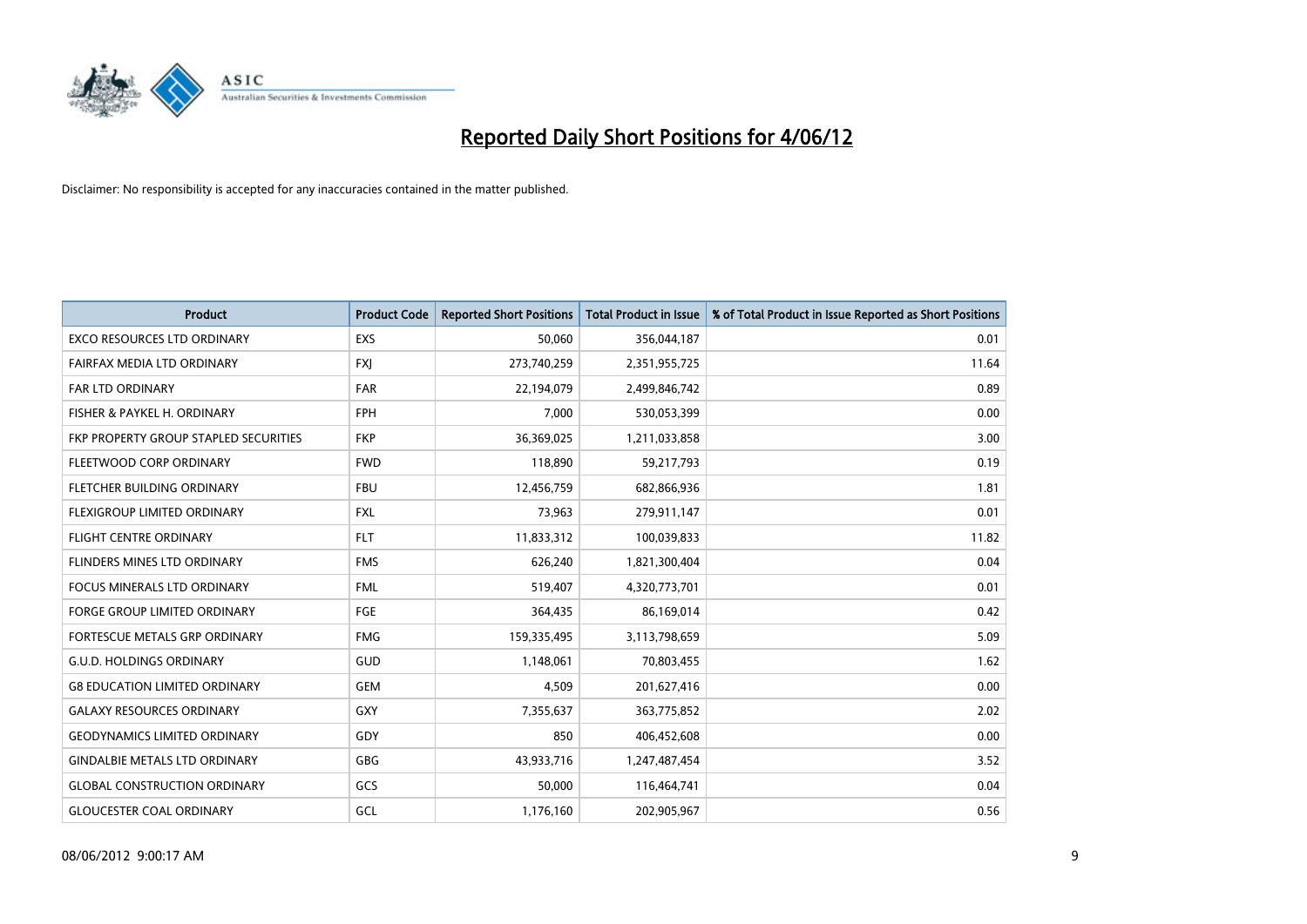

| <b>Product</b>                                   | <b>Product Code</b> | <b>Reported Short Positions</b> | <b>Total Product in Issue</b> | % of Total Product in Issue Reported as Short Positions |
|--------------------------------------------------|---------------------|---------------------------------|-------------------------------|---------------------------------------------------------|
| <b>GOLD ROAD RES LTD ORDINARY</b>                | GOR                 | 230,402                         | 389,975,665                   | 0.07                                                    |
| <b>GOODMAN FIELDER, ORDINARY</b>                 | <b>GFF</b>          | 35,525,310                      | 1,955,559,207                 | 1.80                                                    |
| <b>GOODMAN GROUP STAPLED US PROHIBIT.</b>        | <b>GMG</b>          | 12,934,729                      | 1,549,551,920                 | 0.82                                                    |
| <b>GPT GROUP STAPLED SEC.</b>                    | GPT                 | 8,553,217                       | 1,782,244,703                 | 0.46                                                    |
| <b>GRAINCORP LIMITED A CLASS ORDINARY</b>        | <b>GNC</b>          | 762,159                         | 198,318,900                   | 0.37                                                    |
| <b>GRANGE RESOURCES, ORDINARY</b>                | <b>GRR</b>          | 1,854,184                       | 1,154,766,592                 | 0.15                                                    |
| <b>GREENLAND MIN EN LTD ORDINARY</b>             | GGG                 | 3,924,022                       | 416,390,488                   | 0.94                                                    |
| <b>GROWTHPOINT PROPERTY ORD/UNIT STAPLED SEC</b> | GOZ                 | 124,754                         | 291,904,374                   | 0.05                                                    |
| <b>GRYPHON MINERALS LTD ORDINARY</b>             | GRY                 | 9,842,793                       | 348,264,983                   | 2.83                                                    |
| <b>GUILDFORD COAL LTD ORDINARY</b>               | <b>GUF</b>          | 1,846,431                       | 276,867,530                   | 0.66                                                    |
| <b>GUINNESS PEAT GROUP. CDI 1:1</b>              | <b>GPG</b>          | 15,000                          | 250,584,860                   | 0.01                                                    |
| <b>GUIARAT NRE COAL LTD ORDINARY</b>             | <b>GNM</b>          | 608,592                         | 993,137,858                   | 0.06                                                    |
| <b>GUNNS LIMITED ORDINARY</b>                    | <b>GNS</b>          | 75,429,556                      | 848,401,559                   | 8.88                                                    |
| <b>GWA GROUP LTD ORDINARY</b>                    | <b>GWA</b>          | 18,350,439                      | 302,005,514                   | 6.07                                                    |
| HARVEY NORMAN ORDINARY                           | <b>HVN</b>          | 99,837,835                      | 1,062,316,784                 | 9.38                                                    |
| HASTIE GROUP LIMITED ORDINARY                    | <b>HST</b>          | 233,914                         | 137,353,504                   | 0.17                                                    |
| HASTINGS DIVERSIFIED STAPLED SECURITY            | <b>HDF</b>          | 660,319                         | 530,001,072                   | 0.12                                                    |
| HAVILAH RESOURCES NL ORDINARY                    | <b>HAV</b>          | 126,344                         | 101,311,223                   | 0.12                                                    |
| <b>HENDERSON GROUP CDI 1:1</b>                   | <b>HGG</b>          | 5,068,312                       | 679,989,580                   | 0.75                                                    |
| HFA HOLDINGS LIMITED ORDINARY                    | <b>HFA</b>          | 3,809                           | 117,332,831                   | 0.00                                                    |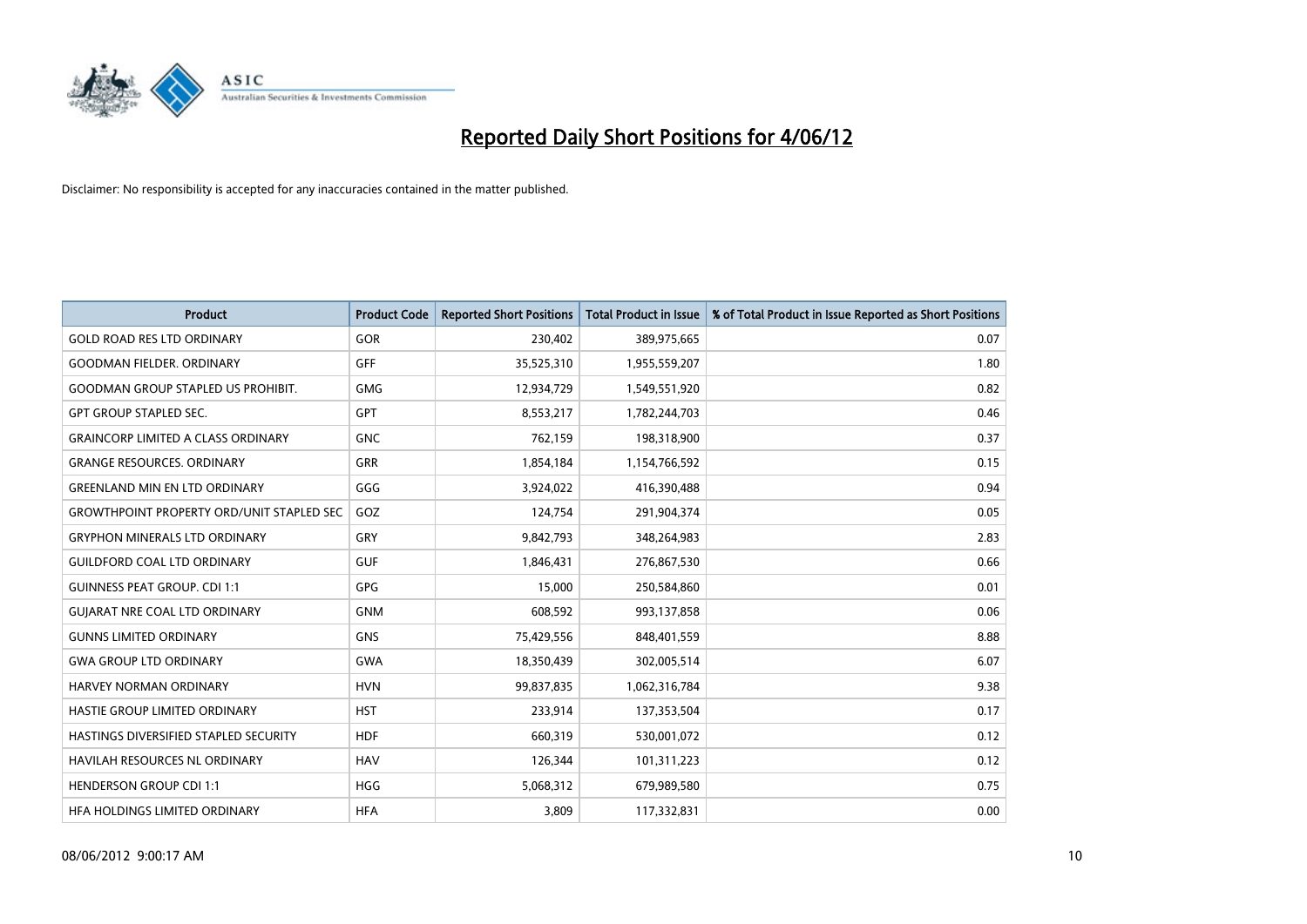

| <b>Product</b>                                | <b>Product Code</b> | <b>Reported Short Positions</b> | <b>Total Product in Issue</b> | % of Total Product in Issue Reported as Short Positions |
|-----------------------------------------------|---------------------|---------------------------------|-------------------------------|---------------------------------------------------------|
| <b>HIGHLANDS PACIFIC ORDINARY</b>             | <b>HIG</b>          | 68,520                          | 686,202,481                   | 0.01                                                    |
| HILLGROVE RES LTD ORDINARY                    | <b>HGO</b>          | 2,356,524                       | 793,698,575                   | 0.29                                                    |
| HILLS HOLDINGS LTD ORDINARY                   | HIL                 | 2,930,449                       | 246,500,444                   | 1.18                                                    |
| HORIZON OIL LIMITED ORDINARY                  | <b>HZN</b>          | 24,495,774                      | 1,130,811,515                 | 2.17                                                    |
| <b>ICON ENERGY LIMITED ORDINARY</b>           | ICN                 | 6,415                           | 469,301,394                   | 0.00                                                    |
| <b>IINET LIMITED ORDINARY</b>                 | <b>IIN</b>          | 148,417                         | 160,968,847                   | 0.08                                                    |
| <b>ILUKA RESOURCES ORDINARY</b>               | <b>ILU</b>          | 41,017,629                      | 418,700,517                   | 9.79                                                    |
| <b>IMDEX LIMITED ORDINARY</b>                 | <b>IMD</b>          | 518,425                         | 208,250,426                   | 0.26                                                    |
| IMF (AUSTRALIA) LTD ORDINARY                  | <b>IMF</b>          | 102,250                         | 123,828,193                   | 0.08                                                    |
| <b>INCITEC PIVOT ORDINARY</b>                 | IPL                 | 5,551,644                       | 1,628,730,107                 | 0.32                                                    |
| INDEPENDENCE GROUP ORDINARY                   | <b>IGO</b>          | 11,654,478                      | 232,882,535                   | 5.01                                                    |
| <b>INDOPHIL RESOURCES ORDINARY</b>            | <b>IRN</b>          | 1,262,742                       | 1,203,146,194                 | 0.09                                                    |
| <b>INDUSTREA LIMITED ORDINARY</b>             | <b>IDL</b>          | 582,428                         | 370,268,218                   | 0.16                                                    |
| INFIGEN ENERGY STAPLED SECURITIES             | <b>IFN</b>          | 5,740,849                       | 762,265,972                   | 0.76                                                    |
| <b>INSURANCE AUSTRALIA ORDINARY</b>           | <b>IAG</b>          | 3,743,468                       | 2,079,034,021                 | 0.17                                                    |
| INTEGRA MINING LTD. ORDINARY                  | IGR                 | 3,968,155                       | 846,293,881                   | 0.46                                                    |
| <b>INTREPID MINES ORDINARY</b>                | IAU                 | 11,935,659                      | 525,733,428                   | 2.27                                                    |
| <b>INVESTA OFFICE FUND STAPLED SECURITIES</b> | <b>IOF</b>          | 2,246,699                       | 614,047,458                   | 0.36                                                    |
| <b>INVOCARE LIMITED ORDINARY</b>              | <b>IVC</b>          | 3,367,609                       | 110,030,298                   | 3.05                                                    |
| ION LIMITED ORDINARY                          | <b>ION</b>          | 164,453                         | 256,365,105                   | 0.06                                                    |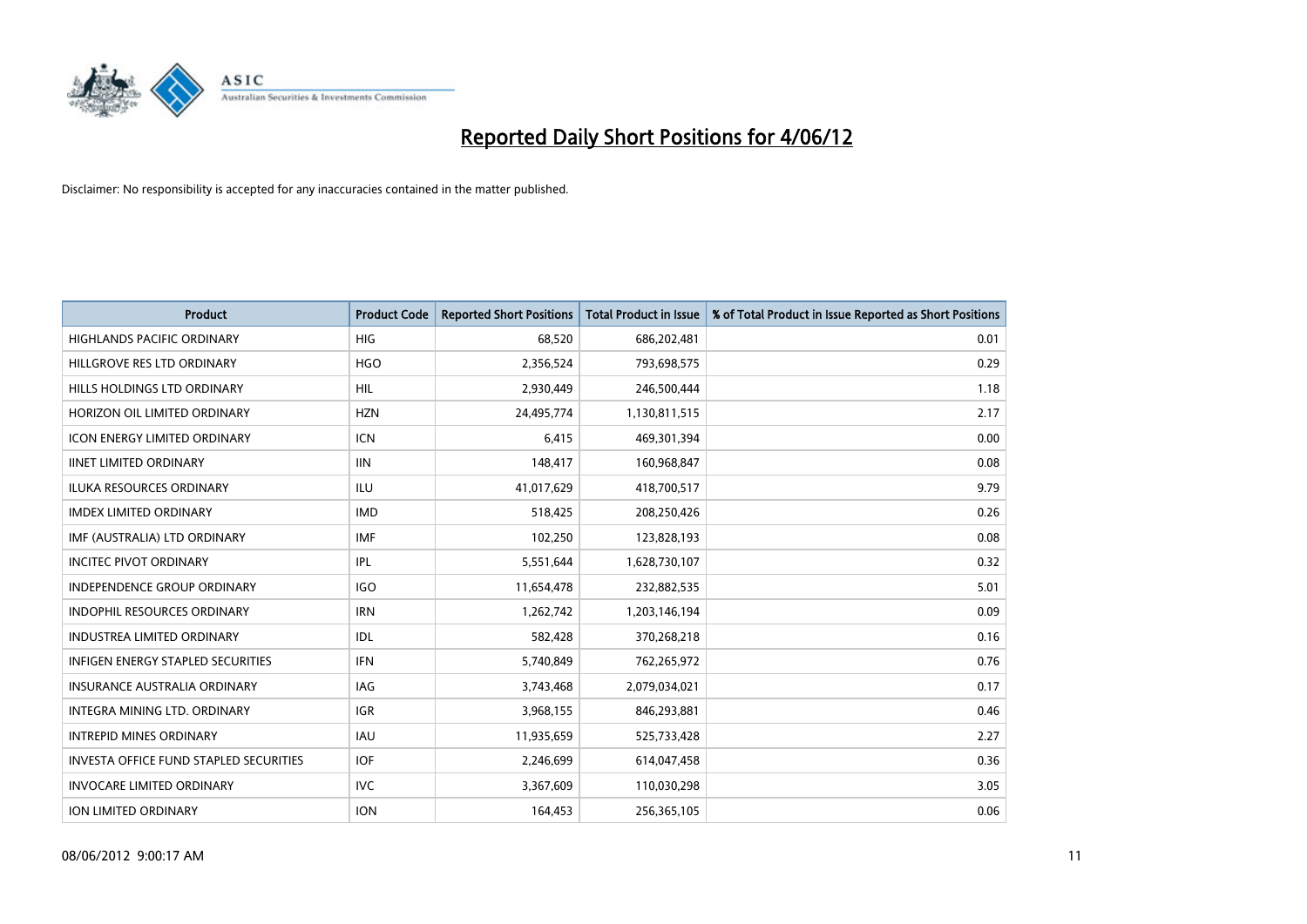

| <b>Product</b>                            | <b>Product Code</b> | <b>Reported Short Positions</b> | <b>Total Product in Issue</b> | % of Total Product in Issue Reported as Short Positions |
|-------------------------------------------|---------------------|---------------------------------|-------------------------------|---------------------------------------------------------|
| <b>IOOF HOLDINGS LTD ORDINARY</b>         | IFL                 | 739,612                         | 229,794,395                   | 0.30                                                    |
| <b>IPROPERTY GROUP LTD ORDINARY</b>       | <b>IPP</b>          | 250,000                         | 169,662,302                   | 0.15                                                    |
| <b>IRESS LIMITED ORDINARY</b>             | <b>IRE</b>          | 2,896,439                       | 127,036,010                   | 2.27                                                    |
| IRON ORE HOLDINGS ORDINARY                | <b>IOH</b>          | 49,021                          | 165,912,170                   | 0.02                                                    |
| ISHARES MSCI AUS 200 ISHARES MSCI AUS 200 | IOZ                 | 38,342                          | 4,352,373                     | 0.88                                                    |
| ISHARES S&P HIGH DIV ISHARES S&P HIGH DIV | <b>IHD</b>          | 97,645                          | 2,903,027                     | 3.36                                                    |
| ISHARES SMALL ORDS ISHARES SMALL ORDS     | <b>ISO</b>          | 566,387                         | 5,703,165                     | 9.93                                                    |
| <b>IVANHOE AUSTRALIA ORDINARY</b>         | <b>IVA</b>          | 3,514,266                       | 553,921,745                   | 0.63                                                    |
| JAMES HARDIE INDUST CHESS DEPOSITARY INT  | <b>IHX</b>          | 12,501,708                      | 437,218,725                   | 2.84                                                    |
| <b>JB HI-FI LIMITED ORDINARY</b>          | <b>JBH</b>          | 23,734,597                      | 98,850,643                    | 24.01                                                   |
| <b>JUPITER MINES ORDINARY</b>             | <b>IMS</b>          | 50,928                          | 1,806,834,044                 | 0.00                                                    |
| <b>KAGARA LTD ORDINARY</b>                | KZL                 | 3,476,618                       | 798,953,117                   | 0.42                                                    |
| KANGAROO RES LTD ORDINARY                 | <b>KRL</b>          | 184,084                         | 3,434,430,012                 | 0.00                                                    |
| KAROON GAS AUSTRALIA ORDINARY             | <b>KAR</b>          | 898,850                         | 221,420,769                   | 0.39                                                    |
| KASBAH RESOURCES ORDINARY                 | <b>KAS</b>          | 10,060                          | 371,912,596                   | 0.00                                                    |
| KATHMANDU HOLD LTD ORDINARY               | <b>KMD</b>          | 2,434,076                       | 200,000,000                   | 1.22                                                    |
| <b>KBL MINING LIMITED ORDINARY</b>        | KBL                 | 1,820                           | 283,921,456                   | 0.00                                                    |
| KENTOR GOLD LIMITED ORDINARY              | KGL                 | 290                             | 106,209,874                   | 0.00                                                    |
| <b>KEYBRIDGE CAPITAL ORDINARY</b>         | <b>KBC</b>          | 1                               | 172,070,564                   | 0.00                                                    |
| KINGSGATE CONSOLID. ORDINARY              | <b>KCN</b>          | 6,013,269                       | 151,263,789                   | 3.97                                                    |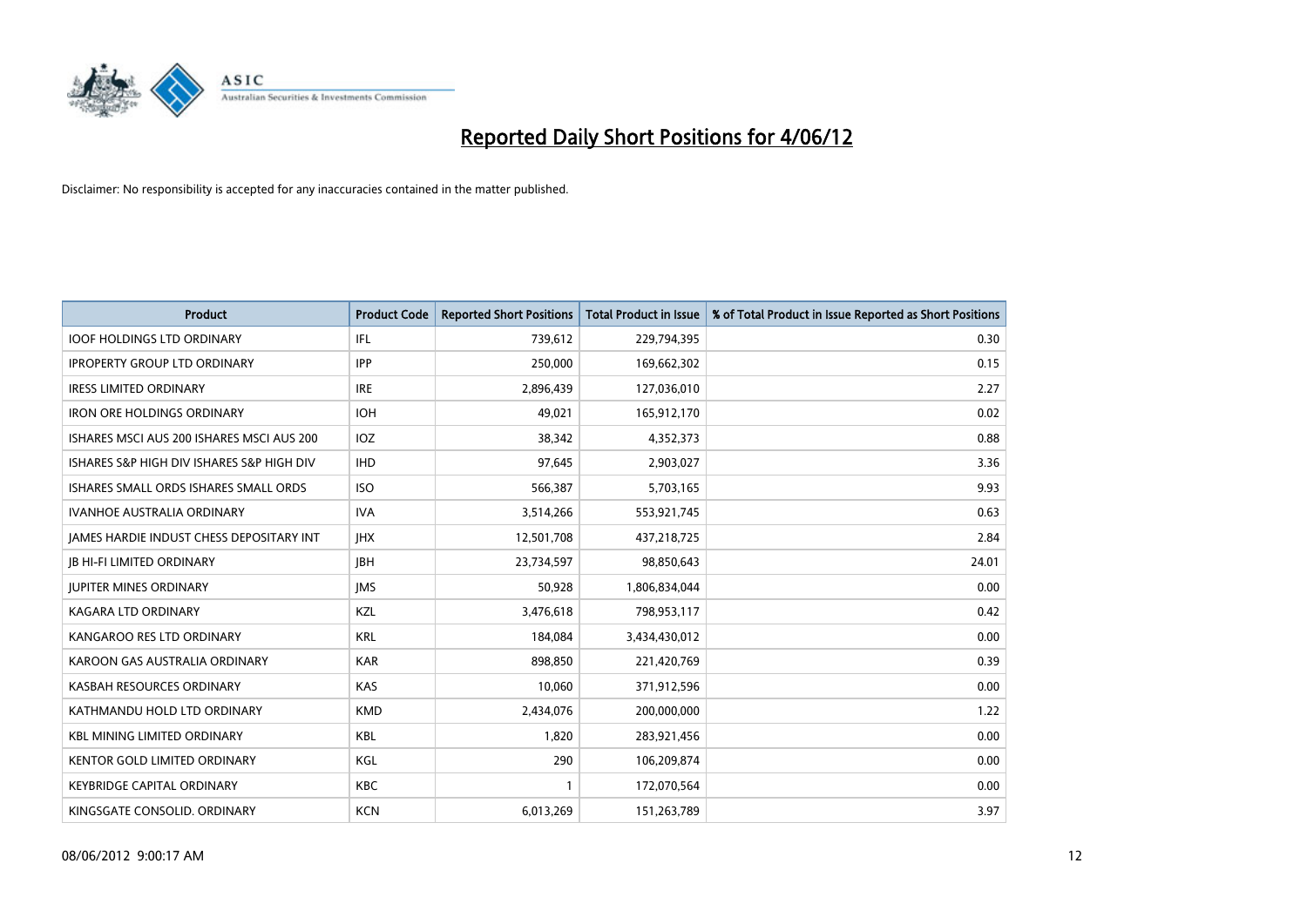

| <b>Product</b>                        | <b>Product Code</b> | <b>Reported Short Positions</b> | <b>Total Product in Issue</b> | % of Total Product in Issue Reported as Short Positions |
|---------------------------------------|---------------------|---------------------------------|-------------------------------|---------------------------------------------------------|
| KINGSROSE MINING LTD ORDINARY         | <b>KRM</b>          | 270,121                         | 279,891,562                   | 0.09                                                    |
| LEIGHTON HOLDINGS ORDINARY            | LEI                 | 9,980,330                       | 337,087,596                   | 2.95                                                    |
| LEND LEASE GROUP UNIT/ORD STAPLED     | <b>LLC</b>          | 2,499,899                       | 572,789,827                   | 0.42                                                    |
| LINC ENERGY LTD ORDINARY              | <b>LNC</b>          | 34,079,022                      | 504,487,631                   | 6.73                                                    |
| LIQUEFIED NATURAL ORDINARY            | LNG                 | 272,800                         | 267,699,015                   | 0.10                                                    |
| LYNAS CORPORATION ORDINARY            | <b>LYC</b>          | 176,783,079                     | 1,714,846,913                 | 10.31                                                   |
| M2 TELECOMMUNICATION ORDINARY         | <b>MTU</b>          | 64,211                          | 156,281,954                   | 0.04                                                    |
| MACA LIMITED ORDINARY                 | <b>MLD</b>          | 35,207                          | 150,000,000                   | 0.02                                                    |
| <b>MACMAHON HOLDINGS ORDINARY</b>     | <b>MAH</b>          | 2,404,198                       | 738,631,705                   | 0.33                                                    |
| MACO ATLAS ROADS GRP ORDINARY STAPLED | <b>MQA</b>          | 3,790,922                       | 464,279,594                   | 0.81                                                    |
| MACQUARIE GROUP LTD ORDINARY          | <b>MOG</b>          | 8,935,311                       | 348,631,269                   | 2.55                                                    |
| MARENGO MINING ORDINARY               | <b>MGO</b>          | 39,850                          | 1,003,745,113                 | 0.00                                                    |
| <b>MATRIX C &amp; E LTD ORDINARY</b>  | <b>MCE</b>          | 724,085                         | 92,686,855                    | 0.77                                                    |
| MAVERICK DRILLING ORDINARY            | <b>MAD</b>          | 40,000                          | 267,594,286                   | 0.01                                                    |
| MCMILLAN SHAKESPEARE ORDINARY         | <b>MMS</b>          | 114,937                         | 74,523,965                    | 0.15                                                    |
| MEDUSA MINING LTD ORDINARY            | <b>MML</b>          | 3,160,374                       | 188,903,911                   | 1.66                                                    |
| MEO AUSTRALIA LTD ORDINARY            | <b>MEO</b>          | 4,123,570                       | 539,913,260                   | 0.77                                                    |
| <b>MERMAID MARINE ORDINARY</b>        | <b>MRM</b>          | 663,956                         | 219,453,350                   | 0.30                                                    |
| MESOBLAST LIMITED ORDINARY            | <b>MSB</b>          | 17,572,480                      | 284,478,361                   | 6.17                                                    |
| METALS X LIMITED ORDINARY             | <b>MLX</b>          | 918,549                         | 1,320,047,397                 | 0.07                                                    |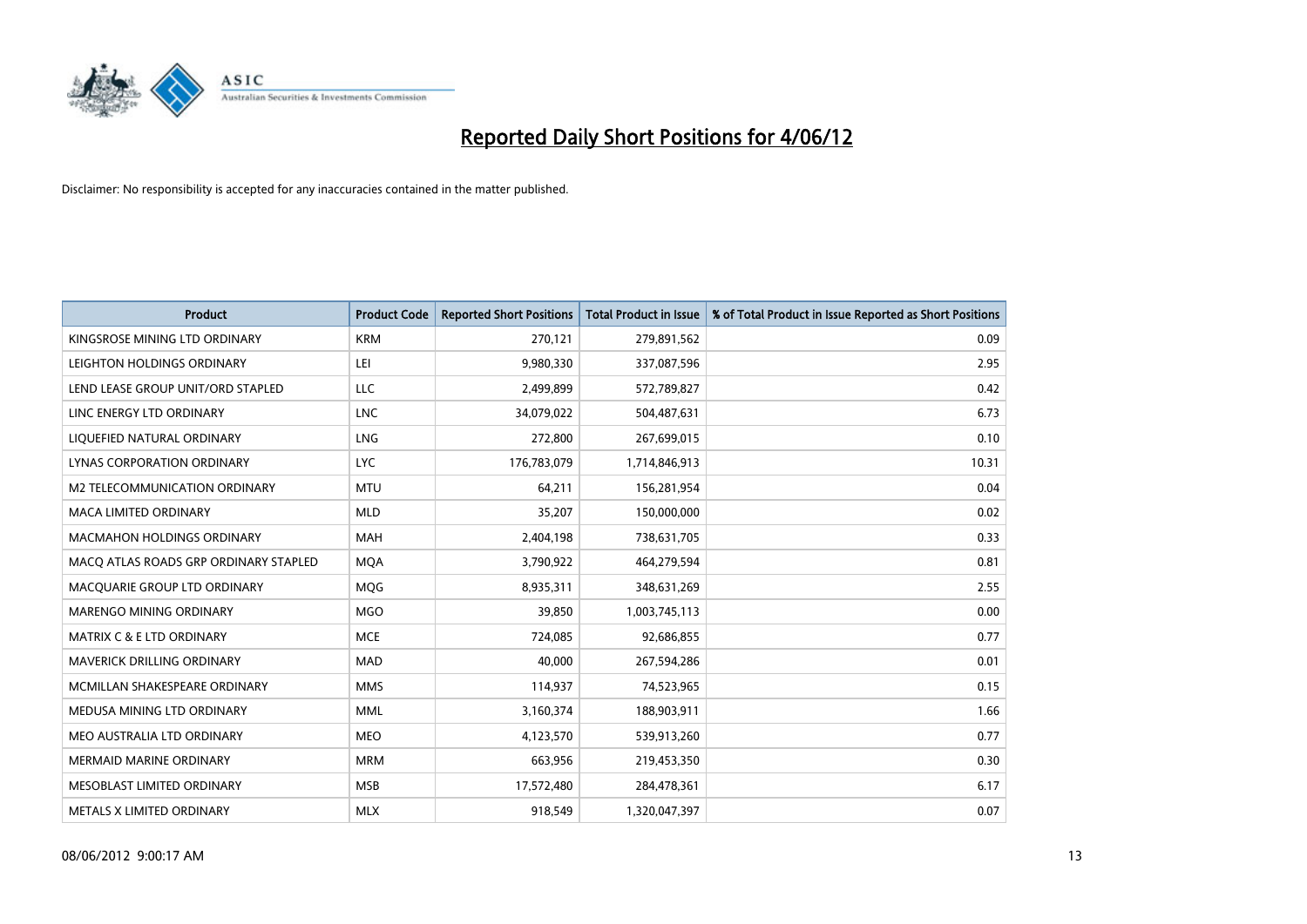

| <b>Product</b>                    | <b>Product Code</b> | <b>Reported Short Positions</b> | <b>Total Product in Issue</b> | % of Total Product in Issue Reported as Short Positions |
|-----------------------------------|---------------------|---------------------------------|-------------------------------|---------------------------------------------------------|
| METCASH LIMITED ORDINARY          | <b>MTS</b>          | 42,295,774                      | 771,345,864                   | 5.49                                                    |
| METGASCO LIMITED ORDINARY         | MEL                 | 227,202                         | 337,414,140                   | 0.06                                                    |
| METMINCO LIMITED ORDINARY         | <b>MNC</b>          | 5,830,018                       | 1,749,541,573                 | 0.32                                                    |
| MHM METALS LIMITED ORDINARY       | <b>MHM</b>          | 37,083                          | 105,304,831                   | 0.04                                                    |
| MICLYN EXP OFFSHR ORDINARY        | <b>MIO</b>          | 572,533                         | 278,515,705                   | 0.20                                                    |
| MILTON CORPORATION ORDINARY       | <b>MLT</b>          | 12,800                          | 121,625,655                   | 0.01                                                    |
| MINCOR RESOURCES NL ORDINARY      | <b>MCR</b>          | 2,091,187                       | 192,202,047                   | 1.08                                                    |
| MINERAL DEPOSITS ORDINARY         | <b>MDL</b>          | 91,774                          | 83,538,786                    | 0.11                                                    |
| MINERAL RESOURCES, ORDINARY       | <b>MIN</b>          | 1,354,224                       | 184,856,018                   | 0.73                                                    |
| MIRABELA NICKEL LTD ORDINARY      | <b>MBN</b>          | 25,044,229                      | 808,554,573                   | 3.10                                                    |
| MIRVAC GROUP STAPLED SECURITIES   | <b>MGR</b>          | 4,319,786                       | 3,418,236,755                 | 0.13                                                    |
| <b>MOLOPO ENERGY LTD ORDINARY</b> | <b>MPO</b>          | 1,149,490                       | 245,579,810                   | 0.47                                                    |
| MOLY MINES LIMITED ORDINARY       | <b>MOL</b>          | 178,066                         | 384,893,989                   | 0.04                                                    |
| MONADELPHOUS GROUP ORDINARY       | <b>MND</b>          | 3,068,077                       | 88,674,327                    | 3.46                                                    |
| MORTGAGE CHOICE LTD ORDINARY      | <b>MOC</b>          | 2,380,632                       | 120,319,572                   | 1.97                                                    |
| MOUNT GIBSON IRON ORDINARY        | <b>MGX</b>          | 11,510,023                      | 1,085,516,652                 | 1.04                                                    |
| MULTIPLEX SITES SITES             | <b>MXUPA</b>        | 23                              | 4,500,000                     | 0.00                                                    |
| MURCHISON METALS LTD ORDINARY     | <b>MMX</b>          | 5,286,806                       | 450,093,277                   | 1.17                                                    |
| MYER HOLDINGS LTD ORDINARY        | <b>MYR</b>          | 73,693,279                      | 583,384,551                   | 12.62                                                   |
| MYSTATE LIMITED ORDINARY          | <b>MYS</b>          | 13,191                          | 86,977,573                    | 0.02                                                    |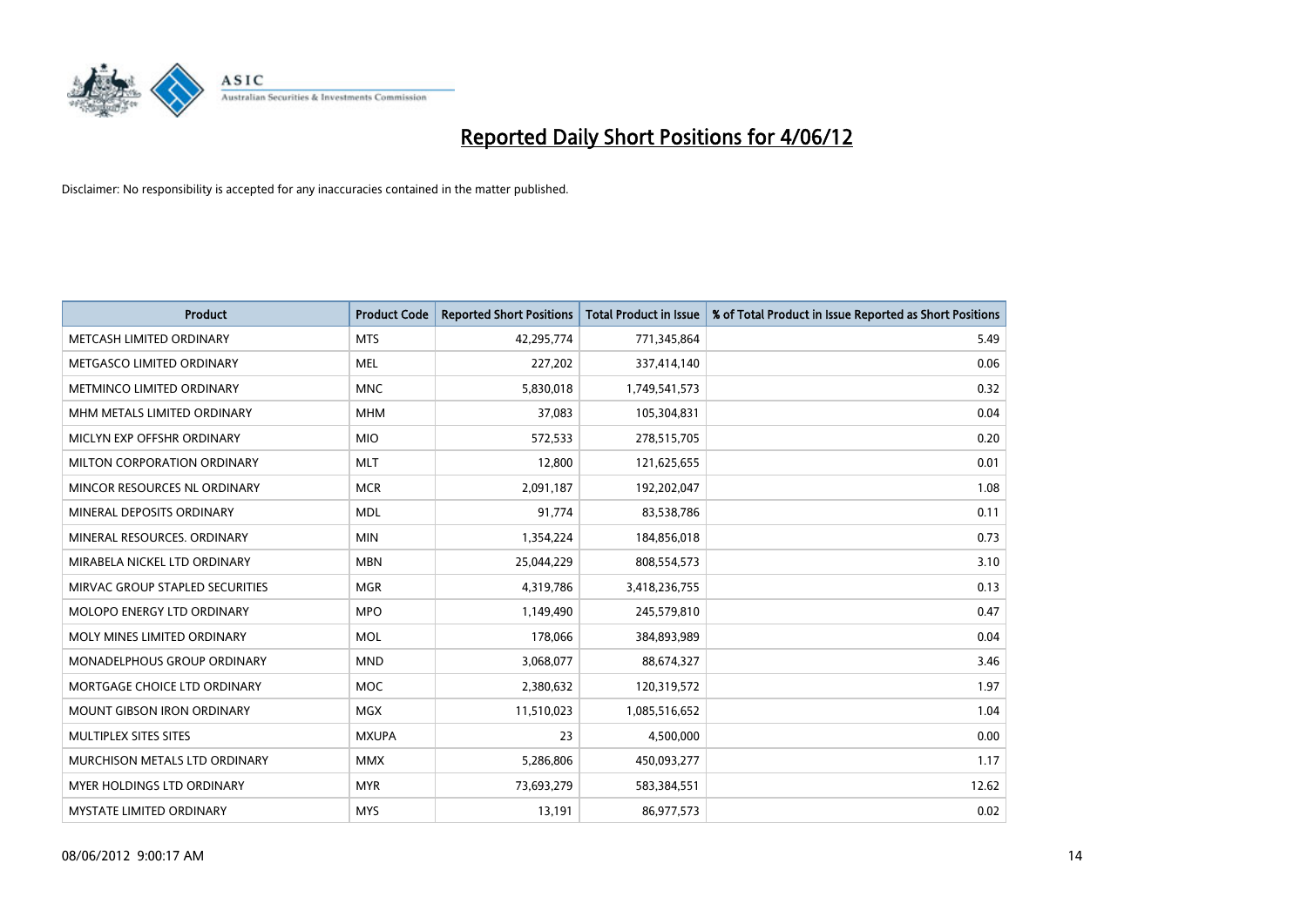

| <b>Product</b>                        | <b>Product Code</b> | <b>Reported Short Positions</b> | <b>Total Product in Issue</b> | % of Total Product in Issue Reported as Short Positions |
|---------------------------------------|---------------------|---------------------------------|-------------------------------|---------------------------------------------------------|
| NATIONAL AUST. BANK ORDINARY          | <b>NAB</b>          | 17,385,967                      | 2,239,352,006                 | 0.75                                                    |
| NAVITAS LIMITED ORDINARY              | <b>NVT</b>          | 12,374,906                      | 375,318,628                   | 3.30                                                    |
| NEON ENERGY LIMITED ORDINARY          | <b>NEN</b>          | 995,327                         | 436,464,518                   | 0.23                                                    |
| NEW HOPE CORPORATION ORDINARY         | <b>NHC</b>          | 1,650,137                       | 830,411,534                   | 0.21                                                    |
| NEWCREST MINING ORDINARY              | <b>NCM</b>          | 2,317,819                       | 765,000,000                   | 0.28                                                    |
| NEWS CORP A NON-VOTING CDI            | <b>NWSLV</b>        | 3,265,617                       | 1,610,456,880                 | 0.21                                                    |
| NEWS CORP B VOTING CDI                | <b>NWS</b>          | 866,078                         | 798,520,953                   | 0.11                                                    |
| NEXTDC LIMITED ORDINARY               | <b>NXT</b>          | 916,122                         | 150,602,388                   | 0.61                                                    |
| NEXUS ENERGY LIMITED ORDINARY         | <b>NXS</b>          | 2,672,593                       | 1,329,821,159                 | 0.19                                                    |
| NIB HOLDINGS LIMITED ORDINARY         | <b>NHF</b>          | 158,002                         | 439,004,182                   | 0.03                                                    |
| NIDO PETROLEUM ORDINARY               | <b>NDO</b>          | 105,313                         | 1,389,163,151                 | 0.01                                                    |
| NOBLE MINERAL RES ORDINARY            | <b>NMG</b>          | 3,849,472                       | 591,294,002                   | 0.65                                                    |
| NORTHERN IRON LTD ORDINARY            | <b>NFE</b>          | 474,426                         | 369,980,113                   | 0.11                                                    |
| NORTHERN STAR ORDINARY                | <b>NST</b>          | 450,020                         | 402,170,706                   | 0.11                                                    |
| NRW HOLDINGS LIMITED ORDINARY         | <b>NWH</b>          | 1,715,740                       | 278,888,011                   | 0.62                                                    |
| NUCOAL RESOURCES LTD ORDINARY         | <b>NCR</b>          | 130,194                         | 768,612,354                   | 0.02                                                    |
| NUFARM LIMITED ORDINARY               | <b>NUF</b>          | 6,156,531                       | 262,142,247                   | 2.35                                                    |
| OAKTON LIMITED ORDINARY               | <b>OKN</b>          | 774,880                         | 93,800,235                    | 0.83                                                    |
| OCEANAGOLD CORP. CHESS DEPOSITARY INT | <b>OGC</b>          | 1,906,018                       | 262,834,376                   | 0.74                                                    |
| OIL SEARCH LTD ORDINARY               | OSH                 | 8,356,346                       | 1,331,356,047                 | 0.63                                                    |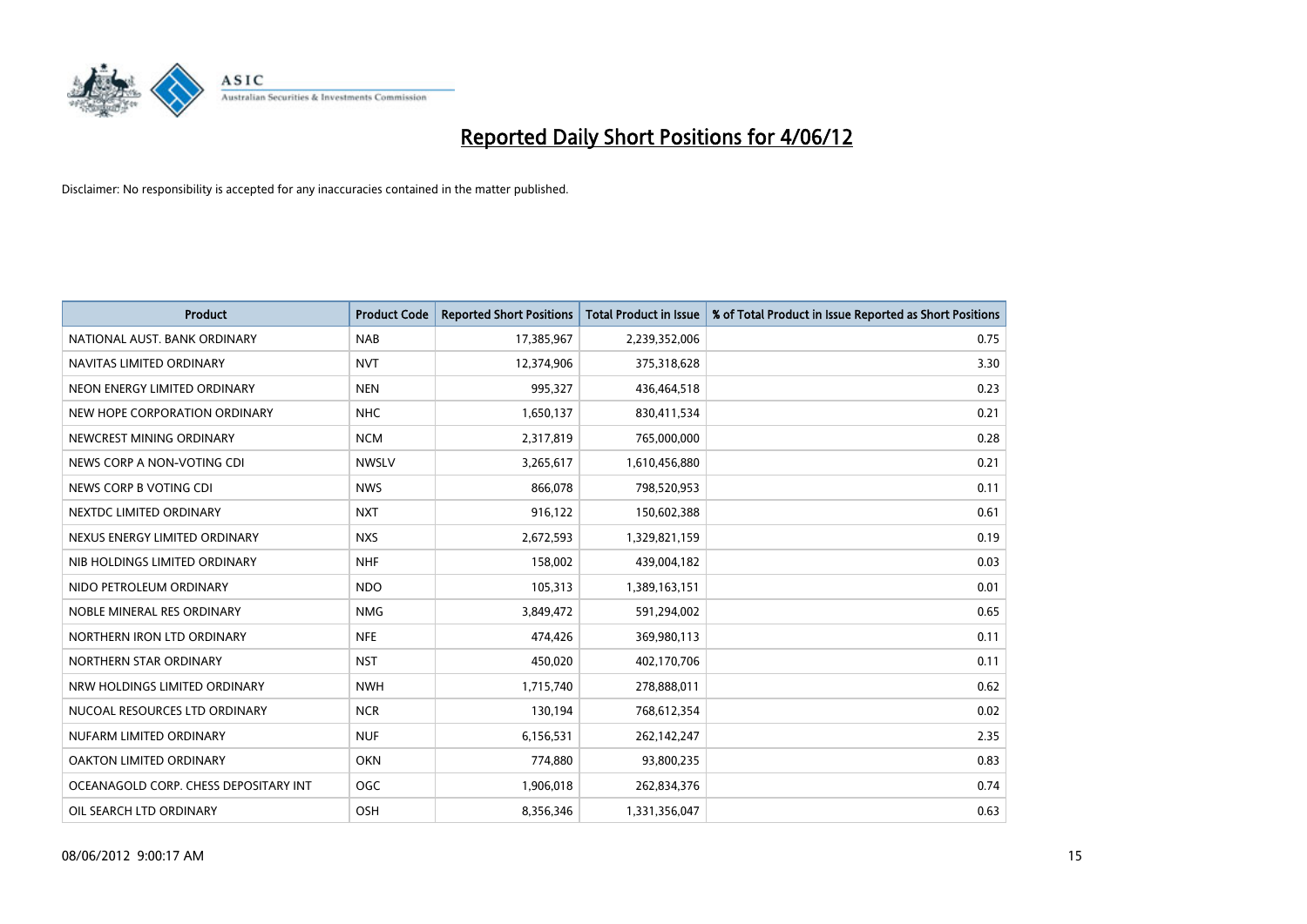

| <b>Product</b>                 | <b>Product Code</b> | <b>Reported Short Positions</b> | <b>Total Product in Issue</b> | % of Total Product in Issue Reported as Short Positions |
|--------------------------------|---------------------|---------------------------------|-------------------------------|---------------------------------------------------------|
| OM HOLDINGS LIMITED ORDINARY   | <b>OMH</b>          | 5,099,302                       | 604,105,150                   | 0.84                                                    |
| ONESTEEL LIMITED ORDINARY      | OST                 | 9,674,744                       | 1,345,665,626                 | 0.70                                                    |
| OPUS GROUP LTD ORDINARY        | <b>OPG</b>          | 1,250                           | 53,678,177                    | 0.00                                                    |
| ORICA LIMITED ORDINARY         | ORI                 | 3,497,179                       | 365,007,037                   | 0.92                                                    |
| ORIGIN ENERGY ORDINARY         | <b>ORG</b>          | 12,412,023                      | 1,089,519,638                 | 1.13                                                    |
| OROCOBRE LIMITED ORDINARY      | ORE                 | 94,975                          | 103,195,029                   | 0.09                                                    |
| OROTONGROUP LIMITED ORDINARY   | ORL                 | 360,705                         | 40,880,902                    | 0.87                                                    |
| OZ MINERALS ORDINARY           | OZL                 | 5,169,136                       | 308,785,193                   | 1.68                                                    |
| <b>PACIFIC BRANDS ORDINARY</b> | <b>PBG</b>          | 7,745,398                       | 912,915,695                   | 0.85                                                    |
| PALADIN ENERGY LTD ORDINARY    | <b>PDN</b>          | 75,419,878                      | 835,645,290                   | 9.03                                                    |
| PAN PACIFIC PETROL. ORDINARY   | <b>PPP</b>          | 7,750                           | 588,612,110                   | 0.00                                                    |
| PANAUST LIMITED ORDINARY       | <b>PNA</b>          | 3,665,403                       | 604,599,995                   | 0.60                                                    |
| PANCONTINENTAL OIL ORDINARY    | <b>PCL</b>          | 2,450,367                       | 1,122,694,094                 | 0.22                                                    |
| PANORAMIC RESOURCES ORDINARY   | PAN                 | 2,892,356                       | 207,050,710                   | 1.40                                                    |
| PAPERLINX LIMITED ORDINARY     | <b>PPX</b>          | 1,276,538                       | 609,280,761                   | 0.21                                                    |
| PAPILLON RES LTD ORDINARY      | <b>PIR</b>          | 104,354                         | 243,514,325                   | 0.03                                                    |
| PEAK RESOURCES ORDINARY        | PEK                 | 11,665                          | 207,916,802                   | 0.01                                                    |
| PEET LIMITED ORDINARY          | <b>PPC</b>          | 1,051,273                       | 320,170,604                   | 0.33                                                    |
| PENINSULA ENERGY LTD ORDINARY  | <b>PEN</b>          | 5,128,447                       | 2,163,955,626                 | 0.23                                                    |
| PERILYA LIMITED ORDINARY       | <b>PEM</b>          | 390,078                         | 769,316,426                   | 0.05                                                    |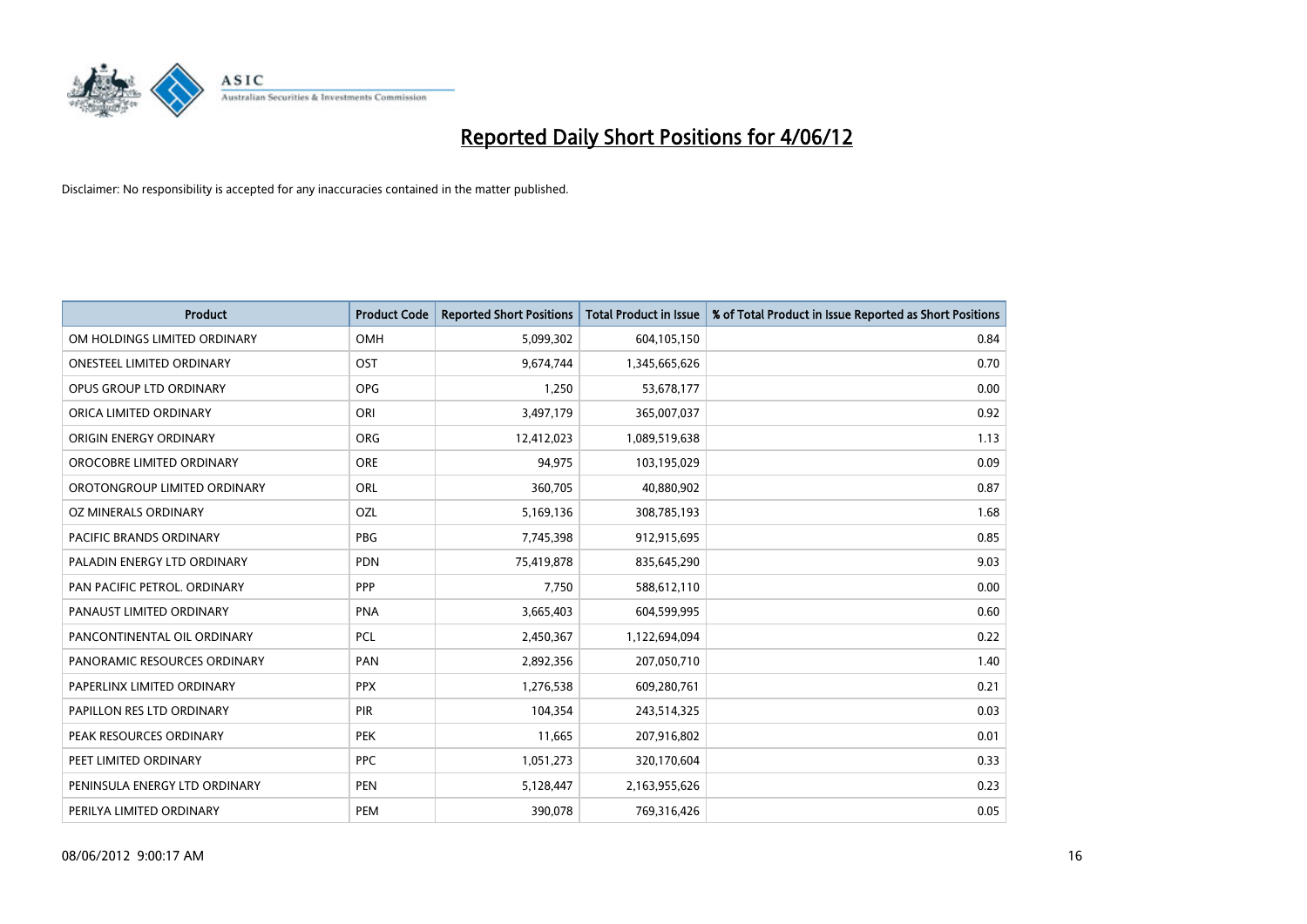

| <b>Product</b>                      | <b>Product Code</b> | <b>Reported Short Positions</b> | <b>Total Product in Issue</b> | % of Total Product in Issue Reported as Short Positions |
|-------------------------------------|---------------------|---------------------------------|-------------------------------|---------------------------------------------------------|
| PERPETUAL LIMITED ORDINARY          | PPT                 | 1,960,236                       | 41,980,678                    | 4.69                                                    |
| PERSEUS MINING LTD ORDINARY         | <b>PRU</b>          | 11,892,651                      | 457,962,088                   | 2.56                                                    |
| PHARMAXIS LTD ORDINARY              | <b>PXS</b>          | 4,208,460                       | 306,370,989                   | 1.38                                                    |
| PHOSPHAGENICS LTD. ORDINARY         | POH                 | 96,072                          | 1,020,215,957                 | 0.01                                                    |
| PLATINUM ASSET ORDINARY             | <b>PTM</b>          | 9,677,665                       | 561,347,878                   | 1.71                                                    |
| PLATINUM AUSTRALIA ORDINARY         | <b>PLA</b>          | 555,568                         | 504,968,043                   | 0.10                                                    |
| PMI GOLD CORP CDI 1:1               | <b>PVM</b>          | 31,012                          | 71,581,426                    | 0.04                                                    |
| PMP LIMITED ORDINARY                | <b>PMP</b>          | 114,862                         | 323,781,124                   | 0.03                                                    |
| PREMIER INVESTMENTS ORDINARY        | <b>PMV</b>          | 398,365                         | 155,260,377                   | 0.24                                                    |
| PRIMA BIOMED LTD ORDINARY           | <b>PRR</b>          | 3,761,158                       | 1,066,063,388                 | 0.35                                                    |
| PRIMARY HEALTH CARE ORDINARY        | <b>PRY</b>          | 14,258,781                      | 501,717,314                   | 2.84                                                    |
| PRIMEAG AUSTRALIA ORDINARY          | PAG                 | 251,907                         | 266,394,444                   | 0.09                                                    |
| PROGRAMMED ORDINARY                 | <b>PRG</b>          | 284,071                         | 118,173,778                   | 0.23                                                    |
| <b>QANTAS AIRWAYS ORDINARY</b>      | QAN                 | 16,789,597                      | 2,265,123,620                 | 0.76                                                    |
| OBE INSURANCE GROUP ORDINARY        | <b>OBE</b>          | 47,686,760                      | 1,181,682,557                 | 4.02                                                    |
| OR NATIONAL LIMITED ORDINARY        | <b>ORN</b>          | 12,069,872                      | 2,440,000,000                 | 0.48                                                    |
| ORXPHARMA LTD ORDINARY              | <b>QRX</b>          | 313,934                         | 144,577,206                   | 0.22                                                    |
| <b>QUBE LOGISTICS HLDG ORDINARY</b> | QUB                 | 3,866,214                       | 909,407,185                   | 0.42                                                    |
| RAMELIUS RESOURCES ORDINARY         | <b>RMS</b>          | 1,495,710                       | 335,906,949                   | 0.45                                                    |
| RAMSAY HEALTH CARE ORDINARY         | <b>RHC</b>          | 1,723,780                       | 202,081,252                   | 0.83                                                    |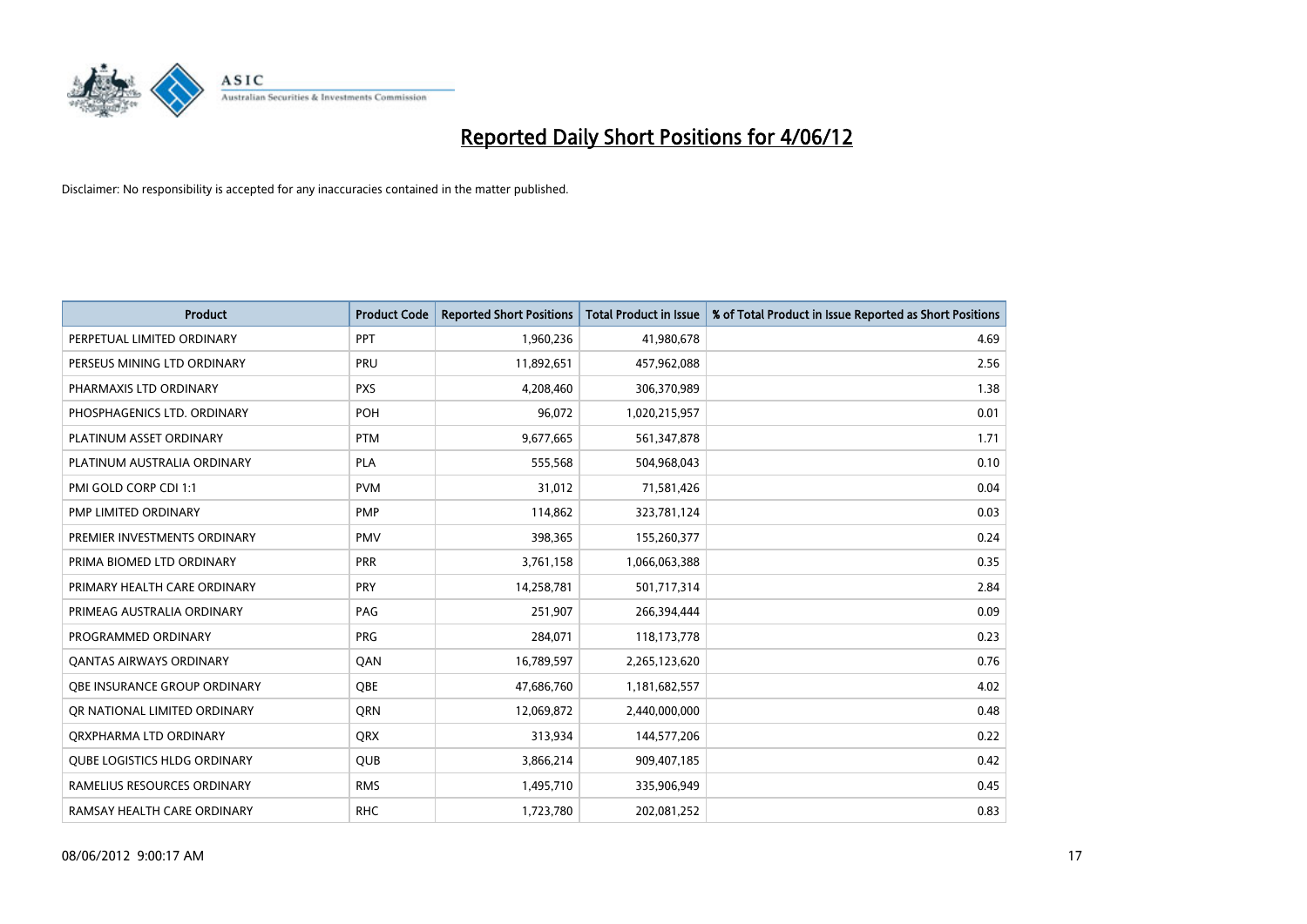

| <b>Product</b>                      | <b>Product Code</b> | <b>Reported Short Positions</b> | <b>Total Product in Issue</b> | % of Total Product in Issue Reported as Short Positions |
|-------------------------------------|---------------------|---------------------------------|-------------------------------|---------------------------------------------------------|
| RANGE RESOURCES LTD ORDINARY        | <b>RRS</b>          | 1,062,015                       | 2,118,880,660                 | 0.05                                                    |
| <b>RCR TOMLINSON ORDINARY</b>       | <b>RCR</b>          | 18.745                          | 132,309,023                   | 0.01                                                    |
| <b>REA GROUP ORDINARY</b>           | <b>REA</b>          | 404,088                         | 131,714,699                   | 0.31                                                    |
| RECKON LIMITED ORDINARY             | <b>RKN</b>          | 840,348                         | 129,488,015                   | 0.66                                                    |
| <b>RED 5 LIMITED ORDINARY</b>       | <b>RED</b>          | 7,520                           | 135,488,008                   | 0.01                                                    |
| <b>RED FORK ENERGY ORDINARY</b>     | <b>RFE</b>          | 293,893                         | 310,229,853                   | 0.09                                                    |
| REDBANK ENERGY LTD ORDINARY         | <b>AEI</b>          | 19                              | 786,287                       | 0.00                                                    |
| <b>REDFLEX HOLDINGS ORDINARY</b>    | <b>RDF</b>          | 64                              | 110,345,599                   | 0.00                                                    |
| REGIONAL EXPRESS ORDINARY           | <b>REX</b>          | 10,000                          | 121,254,902                   | 0.01                                                    |
| <b>REGIS RESOURCES ORDINARY</b>     | <b>RRL</b>          | 655,543                         | 451,954,157                   | 0.13                                                    |
| RESMED INC CDI 10:1                 | <b>RMD</b>          | 3,830,977                       | 1,556,242,300                 | 0.24                                                    |
| <b>RESOLUTE MINING ORDINARY</b>     | <b>RSG</b>          | 4,655,643                       | 643,219,058                   | 0.70                                                    |
| <b>RESOURCE GENERATION ORDINARY</b> | <b>RES</b>          | 173                             | 262,895,652                   | 0.00                                                    |
| RETAIL FOOD GROUP ORDINARY          | <b>RFG</b>          | 24,937                          | 108,422,615                   | 0.03                                                    |
| REVERSE CORP LIMITED ORDINARY       | <b>REF</b>          | 100                             | 92,382,175                    | 0.00                                                    |
| REX MINERALS LIMITED ORDINARY       | <b>RXM</b>          | 704,257                         | 188,907,284                   | 0.37                                                    |
| <b>RHG LIMITED ORDINARY</b>         | <b>RHG</b>          | 36,083                          | 308,483,177                   | 0.01                                                    |
| RIALTO ENERGY ORDINARY              | <b>RIA</b>          | 1,550,556                       | 671,347,392                   | 0.24                                                    |
| RIDLEY CORPORATION ORDINARY         | <b>RIC</b>          | 36,690                          | 307,817,071                   | 0.01                                                    |
| RIO TINTO LIMITED ORDINARY          | <b>RIO</b>          | 20,532,494                      | 435,758,720                   | 4.71                                                    |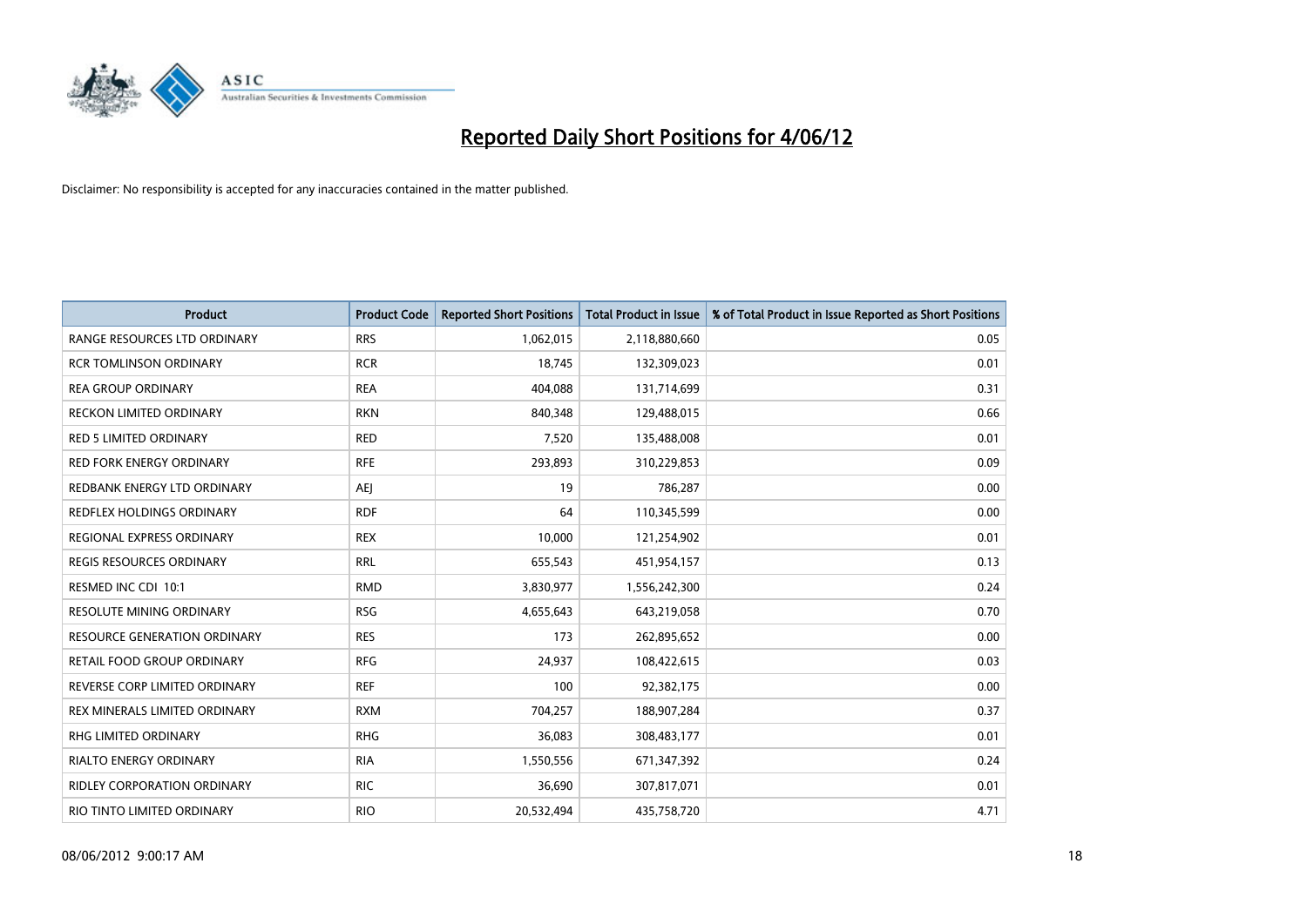

| <b>Product</b>                   | <b>Product Code</b> | <b>Reported Short Positions</b> | <b>Total Product in Issue</b> | % of Total Product in Issue Reported as Short Positions |
|----------------------------------|---------------------|---------------------------------|-------------------------------|---------------------------------------------------------|
| <b>ROBUST RESOURCES ORDINARY</b> | <b>ROL</b>          | 25,095                          | 87,544,097                    | 0.03                                                    |
| ROC OIL COMPANY ORDINARY         | <b>ROC</b>          | 2,572,170                       | 683,235,552                   | 0.38                                                    |
| <b>RURALCO HOLDINGS ORDINARY</b> | <b>RHL</b>          | 12,000                          | 55,019,284                    | 0.02                                                    |
| SAI GLOBAL LIMITED ORDINARY      | SAI                 | 4,492,432                       | 204,354,836                   | 2.19                                                    |
| SALMAT LIMITED ORDINARY          | <b>SLM</b>          | 3,263,637                       | 159,802,174                   | 2.04                                                    |
| SAMSON OIL & GAS LTD ORDINARY    | SSN                 | 1,333,852                       | 1,768,987,182                 | 0.08                                                    |
| SANDFIRE RESOURCES ORDINARY      | <b>SFR</b>          | 4,660,903                       | 151,158,635                   | 3.08                                                    |
| <b>SANTOS LTD ORDINARY</b>       | <b>STO</b>          | 4,228,436                       | 952,786,438                   | 0.45                                                    |
| SARACEN MINERAL ORDINARY         | SAR                 | 2,903,757                       | 594,625,640                   | 0.50                                                    |
| SEDGMAN LIMITED ORDINARY         | <b>SDM</b>          | 17,692                          | 214,292,930                   | 0.00                                                    |
| SEEK LIMITED ORDINARY            | <b>SEK</b>          | 14,560,053                      | 337,101,307                   | 4.32                                                    |
| SENEX ENERGY LIMITED ORDINARY    | <b>SXY</b>          | 3,471,477                       | 926,147,416                   | 0.38                                                    |
| SERVCORP LIMITED ORDINARY        | SRV                 | 17,000                          | 98,440,807                    | 0.02                                                    |
| SERVICE STREAM ORDINARY          | SSM                 | 400                             | 283,418,867                   | 0.00                                                    |
| SEVEN GROUP HOLDINGS ORDINARY    | <b>SVW</b>          | 838,350                         | 307,410,281                   | 0.25                                                    |
| SEVEN WEST MEDIA LTD ORDINARY    | SWM                 | 22,010,801                      | 666,105,054                   | 3.30                                                    |
| SIGMA PHARMACEUTICAL ORDINARY    | <b>SIP</b>          | 5,685,916                       | 1,185,020,782                 | 0.49                                                    |
| SILEX SYSTEMS ORDINARY           | <b>SLX</b>          | 714,927                         | 170,143,997                   | 0.42                                                    |
| SILVER LAKE RESOURCE ORDINARY    | <b>SLR</b>          | 504,740                         | 220,264,064                   | 0.23                                                    |
| SIMS METAL MGMT LTD ORDINARY     | SGM                 | 9,142,227                       | 205,106,768                   | 4.45                                                    |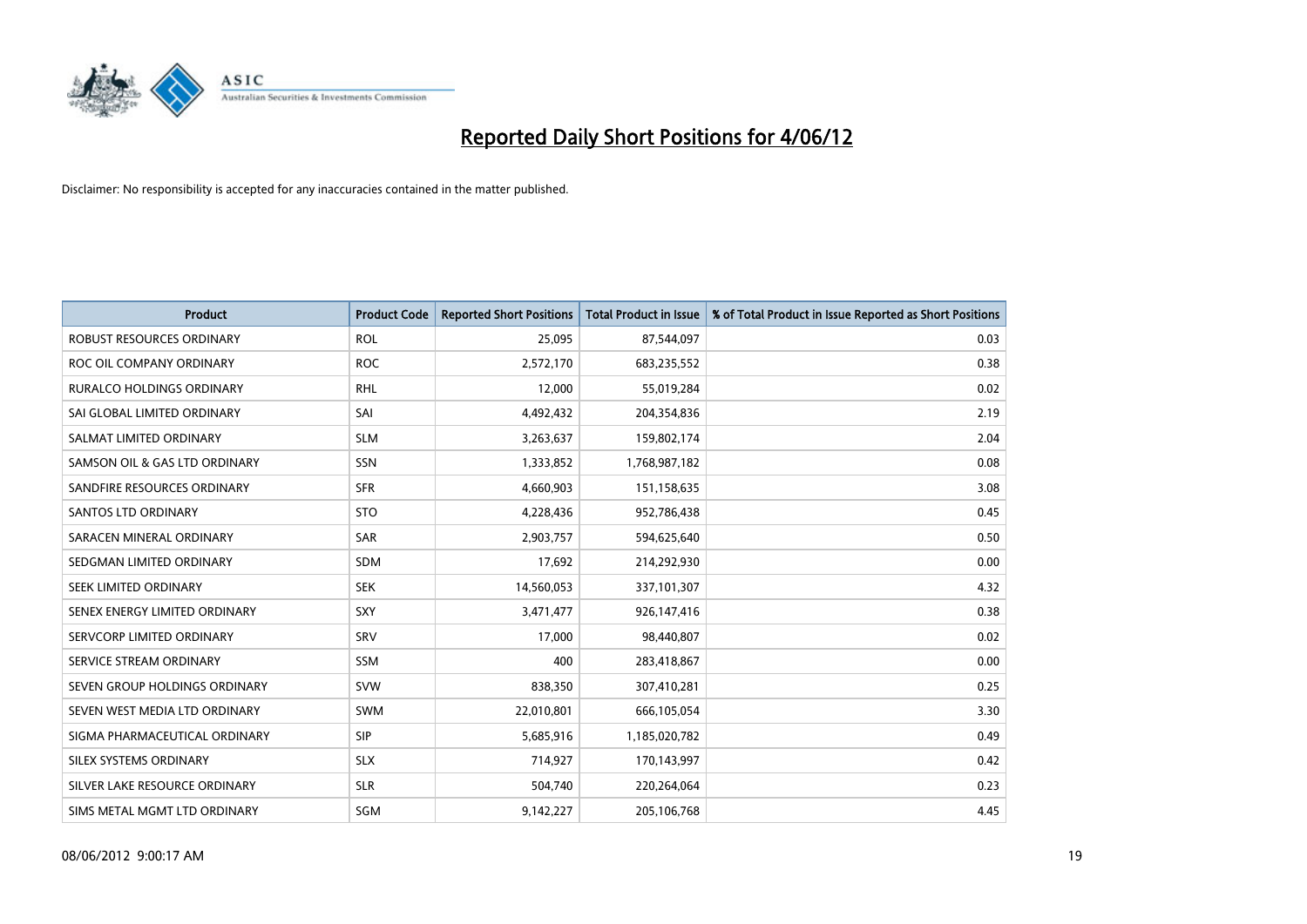

| <b>Product</b>                           | <b>Product Code</b> | <b>Reported Short Positions</b> | <b>Total Product in Issue</b> | % of Total Product in Issue Reported as Short Positions |
|------------------------------------------|---------------------|---------------------------------|-------------------------------|---------------------------------------------------------|
| SINGAPORE TELECOMM. CHESS DEPOSITARY INT | SGT                 | 6,760,684                       | 158,218,641                   | 4.28                                                    |
| SIRTEX MEDICAL ORDINARY                  | <b>SRX</b>          | 5,101                           | 55,768,136                    | 0.01                                                    |
| SKILLED GROUP LTD ORDINARY               | <b>SKE</b>          | 8,249                           | 233,487,276                   | 0.00                                                    |
| SKY CITY ENTERTAIN, ORDINARY             | <b>SKC</b>          | 101                             | 576,958,340                   | 0.00                                                    |
| <b>SLATER &amp; GORDON ORDINARY</b>      | SGH                 | 5,562                           | 168,600,731                   | 0.00                                                    |
| SMS MANAGEMENT, ORDINARY                 | <b>SMX</b>          | 663,747                         | 68,415,913                    | 0.98                                                    |
| SONIC HEALTHCARE ORDINARY                | <b>SHL</b>          | 4,168,494                       | 390,969,875                   | 1.06                                                    |
| SOUL PATTINSON (W.H) ORDINARY            | SOL                 | 32,649                          | 239,395,320                   | 0.01                                                    |
| SOUTH BOULDER MINES ORDINARY             | <b>STB</b>          | 101,421                         | 116,232,826                   | 0.09                                                    |
| SP AUSNET STAPLED SECURITIES             | <b>SPN</b>          | 4,524,575                       | 3,243,987,341                 | 0.12                                                    |
| SPARK INFRASTRUCTURE STAPLED NOTE & UNIT | SKI                 | 35,260,129                      | 1,326,734,264                 | 2.66                                                    |
| SPECIALTY FASHION ORDINARY               | <b>SFH</b>          | 2,099,171                       | 192,236,121                   | 1.09                                                    |
| SPOTLESS GROUP LTD ORDINARY              | <b>SPT</b>          | 462,210                         | 265,746,161                   | 0.19                                                    |
| ST BARBARA LIMITED ORDINARY              | SBM                 | 10,030,316                      | 325,615,389                   | 3.07                                                    |
| STANMORE COAL LTD ORDINARY               | <b>SMR</b>          | 66,885                          | 160,180,221                   | 0.04                                                    |
| STARPHARMA HOLDINGS ORDINARY             | SPL                 | 2,706,194                       | 280,802,451                   | 0.98                                                    |
| STHN CROSS MEDIA ORDINARY                | SXL                 | 5,649,720                       | 704,594,449                   | 0.80                                                    |
| STOCKLAND UNITS/ORD STAPLED              | SGP                 | 15,284,359                      | 2,219,880,007                 | 0.67                                                    |
| STRAITS RES LTD. ORDINARY                | <b>SRO</b>          | 150,073                         | 456,529,474                   | 0.03                                                    |
| STW COMMUNICATIONS ORDINARY              | SGN                 | 23,489                          | 362,798,351                   | 0.00                                                    |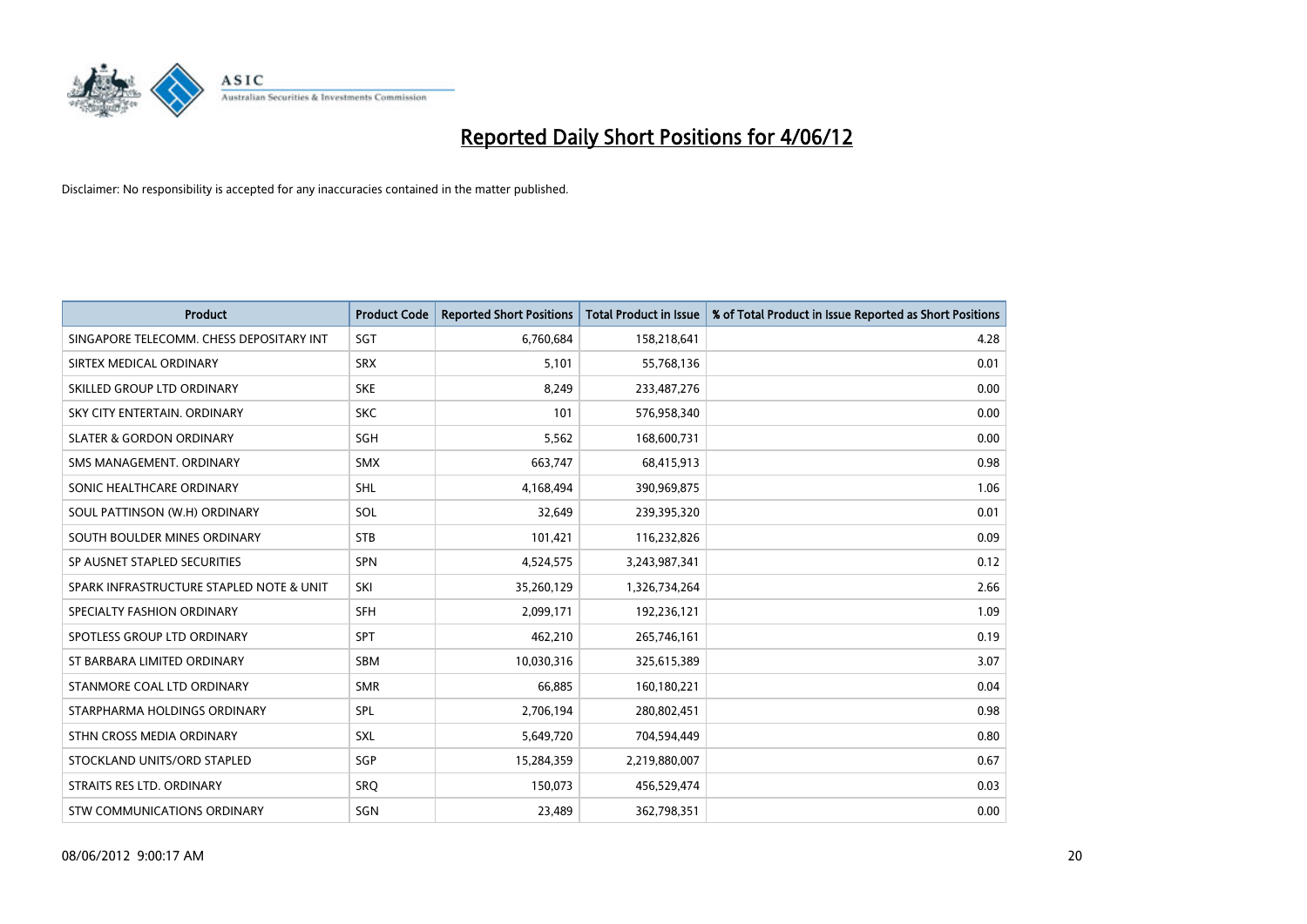

| <b>Product</b>                     | <b>Product Code</b> | <b>Reported Short Positions</b> | <b>Total Product in Issue</b> | % of Total Product in Issue Reported as Short Positions |
|------------------------------------|---------------------|---------------------------------|-------------------------------|---------------------------------------------------------|
| <b>SUNCORP GROUP LTD ORDINARY</b>  | <b>SUN</b>          | 11,712,697                      | 1,286,600,980                 | 0.88                                                    |
| SUNDANCE ENERGY ORDINARY           | <b>SEA</b>          | 37,869                          | 277,098,474                   | 0.01                                                    |
| SUNDANCE RESOURCES ORDINARY        | <b>SDL</b>          | 10,248,210                      | 2,933,534,505                 | 0.34                                                    |
| SUNLAND GROUP LTD ORDINARY         | <b>SDG</b>          | 179,321                         | 201,578,526                   | 0.09                                                    |
| SUPER RET REP LTD ORDINARY         | SUL                 | 1,475,659                       | 196,152,971                   | 0.75                                                    |
| SYD AIRPORT STAPLED US PROHIBIT.   | <b>SYD</b>          | 6,951,616                       | 1,861,210,782                 | 0.38                                                    |
| TABCORP HOLDINGS LTD ORDINARY      | <b>TAH</b>          | 7,098,778                       | 730,113,969                   | 0.95                                                    |
| TANAMI GOLD NL ORDINARY            | <b>TAM</b>          | 234,154                         | 261,132,677                   | 0.08                                                    |
| TAP OIL LIMITED ORDINARY           | <b>TAP</b>          | 942,782                         | 241,295,311                   | 0.40                                                    |
| TASSAL GROUP LIMITED ORDINARY      | <b>TGR</b>          | 97,000                          | 146,304,404                   | 0.05                                                    |
| TATTS GROUP LTD ORDINARY           | <b>TTS</b>          | 8,935,426                       | 1,362,919,733                 | 0.66                                                    |
| <b>TECHNOLOGY ONE ORDINARY</b>     | <b>TNE</b>          | 10,010                          | 304,910,455                   | 0.00                                                    |
| TELECOM CORPORATION ORDINARY       | <b>TEL</b>          | 16,095,287                      | 1,894,173,035                 | 0.85                                                    |
| TELSTRA CORPORATION, ORDINARY      | <b>TLS</b>          | 33,698,967                      | 12,443,074,357                | 0.25                                                    |
| TEN NETWORK HOLDINGS ORDINARY      | <b>TEN</b>          | 64,630,518                      | 1,045,236,720                 | 6.19                                                    |
| TERANGA GOLD CORP CDI 1:1          | <b>TGZ</b>          | 252,487                         | 158,155,577                   | 0.14                                                    |
| TEXON PETROLEUM LTD ORDINARY       | <b>TXN</b>          | 210,562                         | 245,039,848                   | 0.09                                                    |
| TFS CORPORATION LTD ORDINARY       | <b>TFC</b>          | 207,942                         | 279,621,829                   | 0.07                                                    |
| THAKRAL HOLDINGS GRP ORDINARY/UNIT | <b>THG</b>          | 164                             | 585,365,014                   | 0.00                                                    |
| THE REJECT SHOP ORDINARY           | <b>TRS</b>          | 1,542,090                       | 26,071,170                    | 5.91                                                    |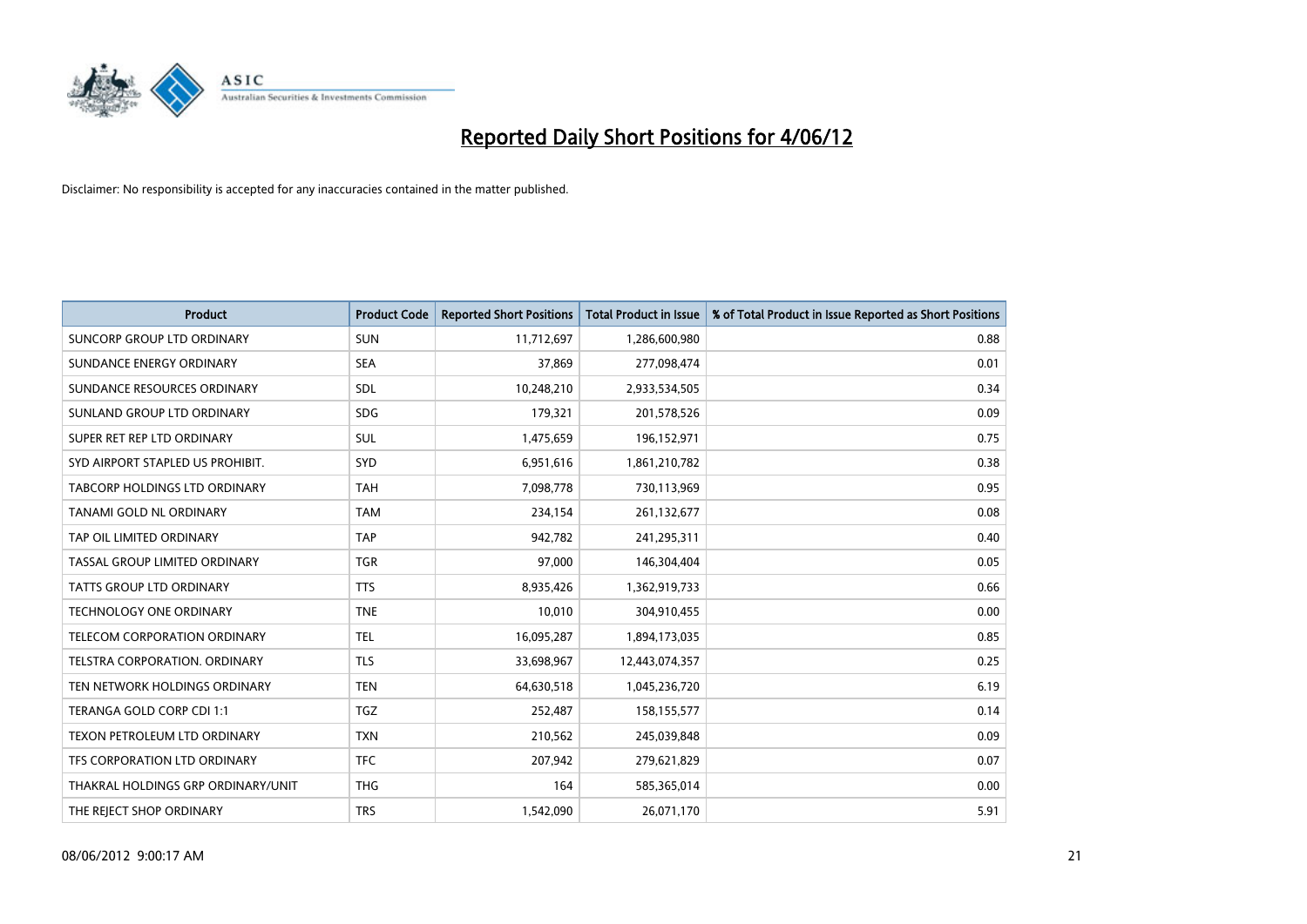

| <b>Product</b>                       | <b>Product Code</b> | <b>Reported Short Positions</b> | <b>Total Product in Issue</b> | % of Total Product in Issue Reported as Short Positions |
|--------------------------------------|---------------------|---------------------------------|-------------------------------|---------------------------------------------------------|
| THINKSMART LIMITED ORDINARY          | <b>TSM</b>          | 175,000                         | 156,005,431                   | 0.11                                                    |
| THORN GROUP LIMITED ORDINARY         | TGA                 | 266,427                         | 146,374,703                   | 0.19                                                    |
| <b>TIGER RESOURCES ORDINARY</b>      | <b>TGS</b>          | 2,305,861                       | 673,470,269                   | 0.34                                                    |
| TISHMAN SPEYER UNITS                 | <b>TSO</b>          | 40,786                          | 338,440,904                   | 0.01                                                    |
| TOLL HOLDINGS LTD ORDINARY           | <b>TOL</b>          | 19,292,250                      | 717,133,875                   | 2.69                                                    |
| TOX FREE SOLUTIONS ORDINARY          | <b>TOX</b>          | 10,786                          | 114,948,108                   | 0.01                                                    |
| TPG TELECOM LIMITED ORDINARY         | <b>TPM</b>          | 2,269,173                       | 793,808,141                   | 0.28                                                    |
| TRADE ME GROUP ORDINARY              | <b>TME</b>          | 434,157                         | 395,745,510                   | 0.10                                                    |
| <b>TRANSFIELD SERVICES ORDINARY</b>  | <b>TSE</b>          | 5,394,398                       | 525,028,694                   | 1.05                                                    |
| TRANSPACIFIC INDUST, ORDINARY        | <b>TPI</b>          | 5,652,503                       | 1,578,209,025                 | 0.33                                                    |
| TRANSURBAN GROUP TRIPLE STAPLED SEC. | <b>TCL</b>          | 5,545,108                       | 1,458,321,112                 | 0.37                                                    |
| TREASURY WINE ESTATE ORDINARY        | <b>TWE</b>          | 13,579,779                      | 647,227,144                   | 2.09                                                    |
| TROY RESOURCES LTD ORDINARY          | <b>TRY</b>          | 222,791                         | 89,296,649                    | 0.23                                                    |
| UGL LIMITED ORDINARY                 | UGL                 | 5,772,939                       | 166,315,038                   | 3.46                                                    |
| UNILIFE CORPORATION CDI 6:1          | <b>UNS</b>          | 211,168                         | 258,962,928                   | 0.08                                                    |
| UXC LIMITED ORDINARY                 | <b>UXC</b>          | 148,209                         | 305,585,913                   | 0.05                                                    |
| <b>VENTURE MINERALS ORDINARY</b>     | <b>VMS</b>          | 27,238                          | 232,468,592                   | 0.01                                                    |
| <b>VIRGIN AUS HLDG LTD ORDINARY</b>  | <b>VAH</b>          | 14,085,074                      | 2,210,197,600                 | 0.64                                                    |
| VITERRA INC CDI 1:1                  | <b>VTA</b>          | 10                              | 68,629,939                    | 0.00                                                    |
| WAH NAM INT HLDG LTD ORDINARY        | <b>WNI</b>          | 41,310                          | 6,747,679,503                 | 0.00                                                    |